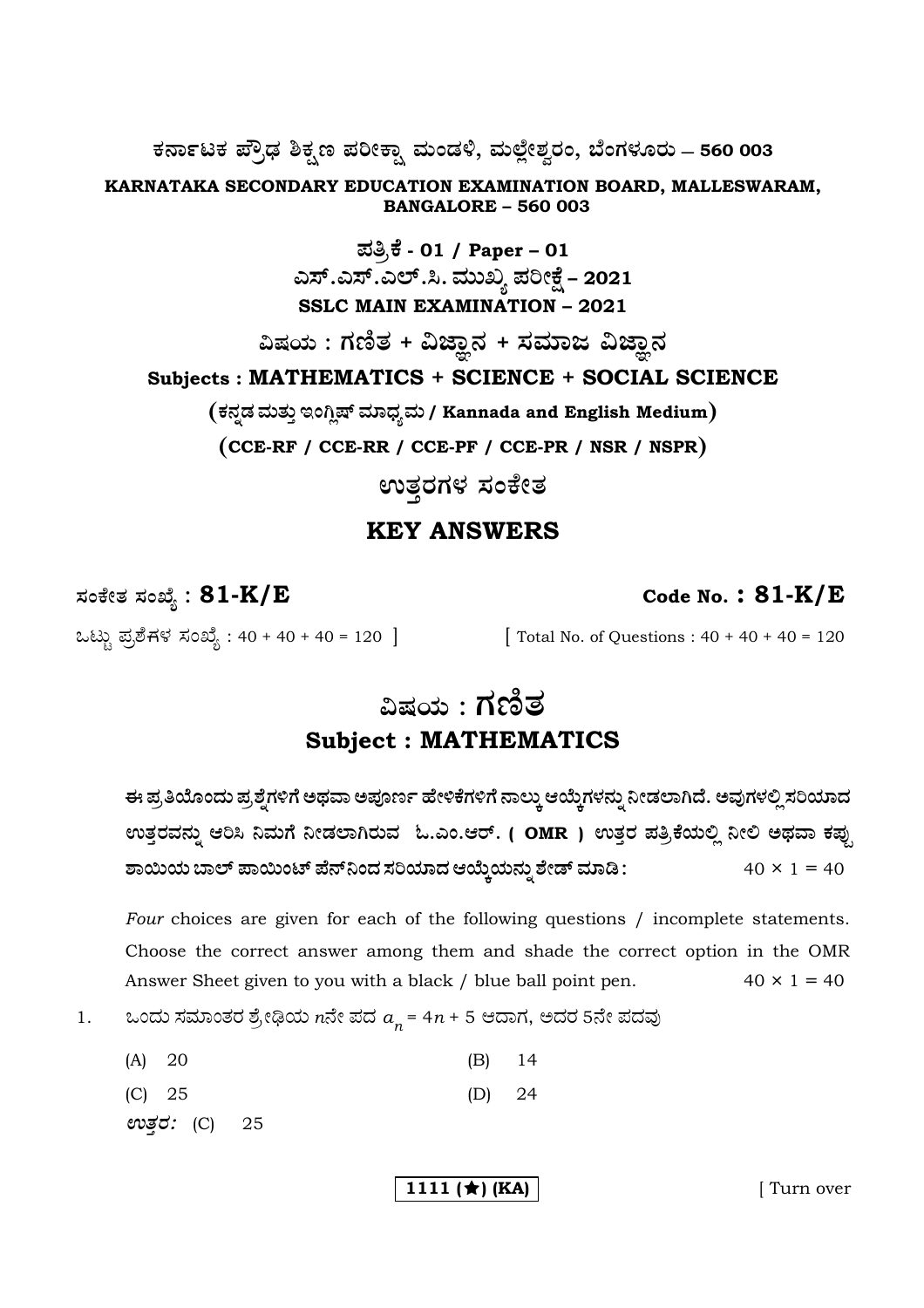The *n*th term of an Arithmetic Progression is  $a_n = 4n + 5$ . Then its 5th term is

|    | (A) 20                                                                       | (B)       | 14                                                                                |
|----|------------------------------------------------------------------------------|-----------|-----------------------------------------------------------------------------------|
|    | (C) 25                                                                       | (D)       | 24                                                                                |
|    | Ans.: $(C)$ 25                                                               |           |                                                                                   |
| 2. | 5 $x^2$ = 2 ( 2x + 3 ) ವರ್ಗಸಮೀಕರಣವನ್ನು ಆದರ್ಶರೂಪದಲ್ಲಿ ಬರೆದಾಗ, ದೊರಕುವ ಸ್ಥಿರಾಂಕ |           |                                                                                   |
|    | (A) 5                                                                        | $(B)$ 6   |                                                                                   |
|    | $(C)$ 4                                                                      | (D) $-6$  |                                                                                   |
|    | ಉತ್ತರ: $(D) - 6$                                                             |           |                                                                                   |
|    |                                                                              |           | When the quadratic equation $5x^2 = 2(2x + 3)$ is expressed in the standard form, |
|    | the constant term obtained is                                                |           |                                                                                   |
|    | (A) 5                                                                        | (B)       | 6                                                                                 |
|    | $(C)$ 4                                                                      | $(D) - 6$ |                                                                                   |
|    | <i>Ans.</i> : (D) $-6$                                                       |           |                                                                                   |
| 3. | $x - 2y = 0$ ಮತ್ತು $3x + 4y - 20 = 0$ ಸಮೀಕರಣಗಳು                              |           |                                                                                   |
|    | (A) ಪರಸ್ಪರ ಛೇದಿಸುತ್ತವೆ                                                       |           |                                                                                   |
|    | (B) ಐಕ್ಯಗೊಳ್ಳುತ್ತವೆ                                                          |           |                                                                                   |
|    | (C) ಸಮಾಂತರವಾಗಿರುತ್ತವೆ                                                        |           |                                                                                   |
|    | (D) ಪರಸ್ಪರ ಲಂಬವಾಗಿರುತ್ತವೆ                                                    |           |                                                                                   |
|    | <i>ಉತ್ತರ:</i> (A) ಪರಸ್ಪರ ಛೇದಿಸುತ್ತವೆ                                         |           |                                                                                   |
|    | $x-2y = 0$ and $3x + 4y - 20 = 0$ are                                        |           |                                                                                   |
|    | Intersecting lines<br>(A)                                                    |           |                                                                                   |
|    | Coincident lines<br>(B)                                                      |           |                                                                                   |
|    | Parallel lines<br>(C)                                                        |           |                                                                                   |
|    | Perpendicular lines<br>(D)                                                   |           |                                                                                   |
|    | Intersecting lines<br>Ans.: $(A)$                                            |           |                                                                                   |
|    |                                                                              |           |                                                                                   |
|    | 1111 $(\star)$ (KA)                                                          |           |                                                                                   |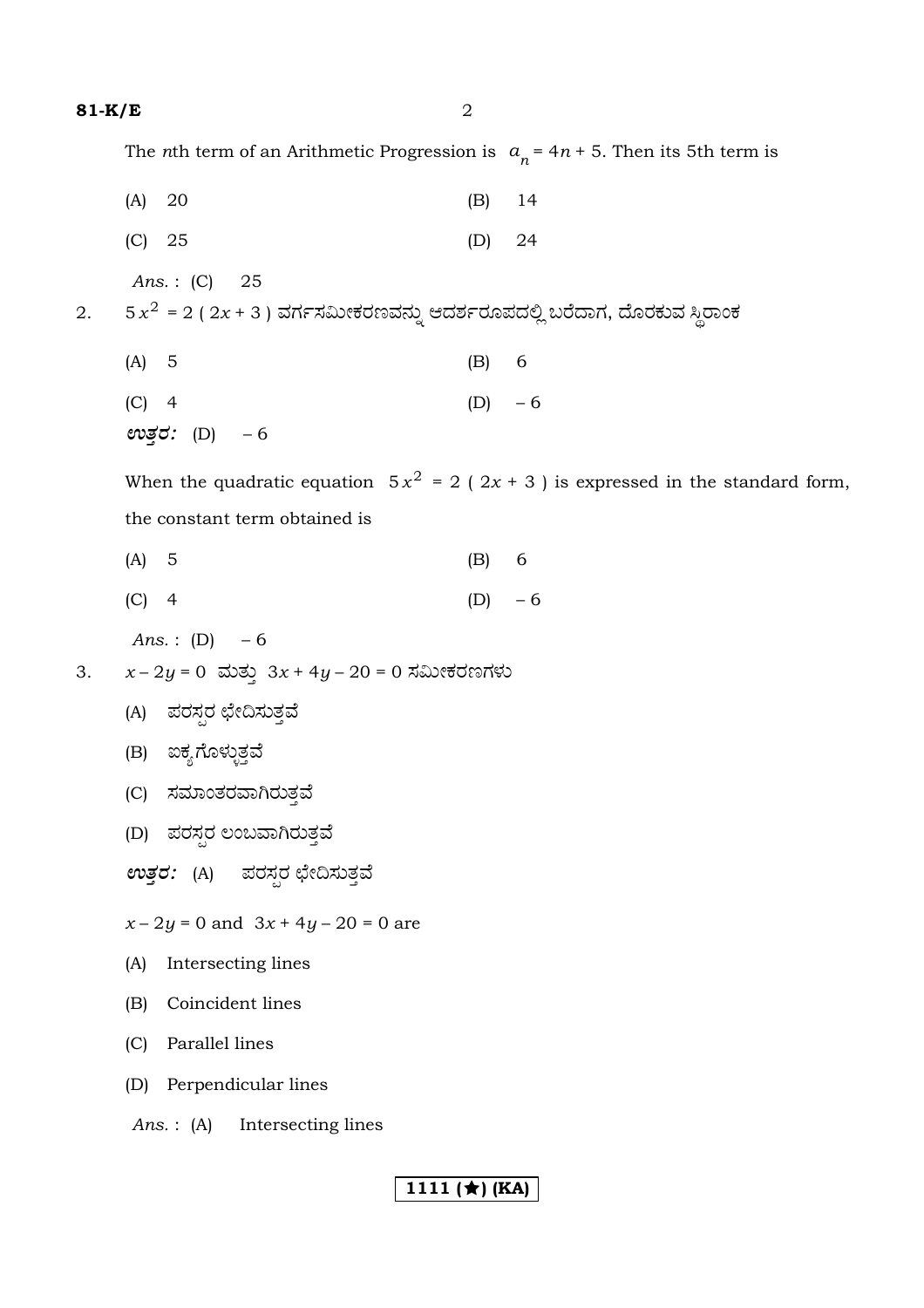3

ಚಿತ್ರದಲ್ಲಿ ತೋರಿಸಿರುವ ನಕ್ಷೆಯಲ್ಲಿನ ರೇಖಾತ್ಮಕ ಸಮೀಕರಣಗಳ ಜೋಡಿಗಳು  $4.$ 



The pair of equations of lines as shown in the graph are



1111 ( $\star$ ) (KA)

[Turn over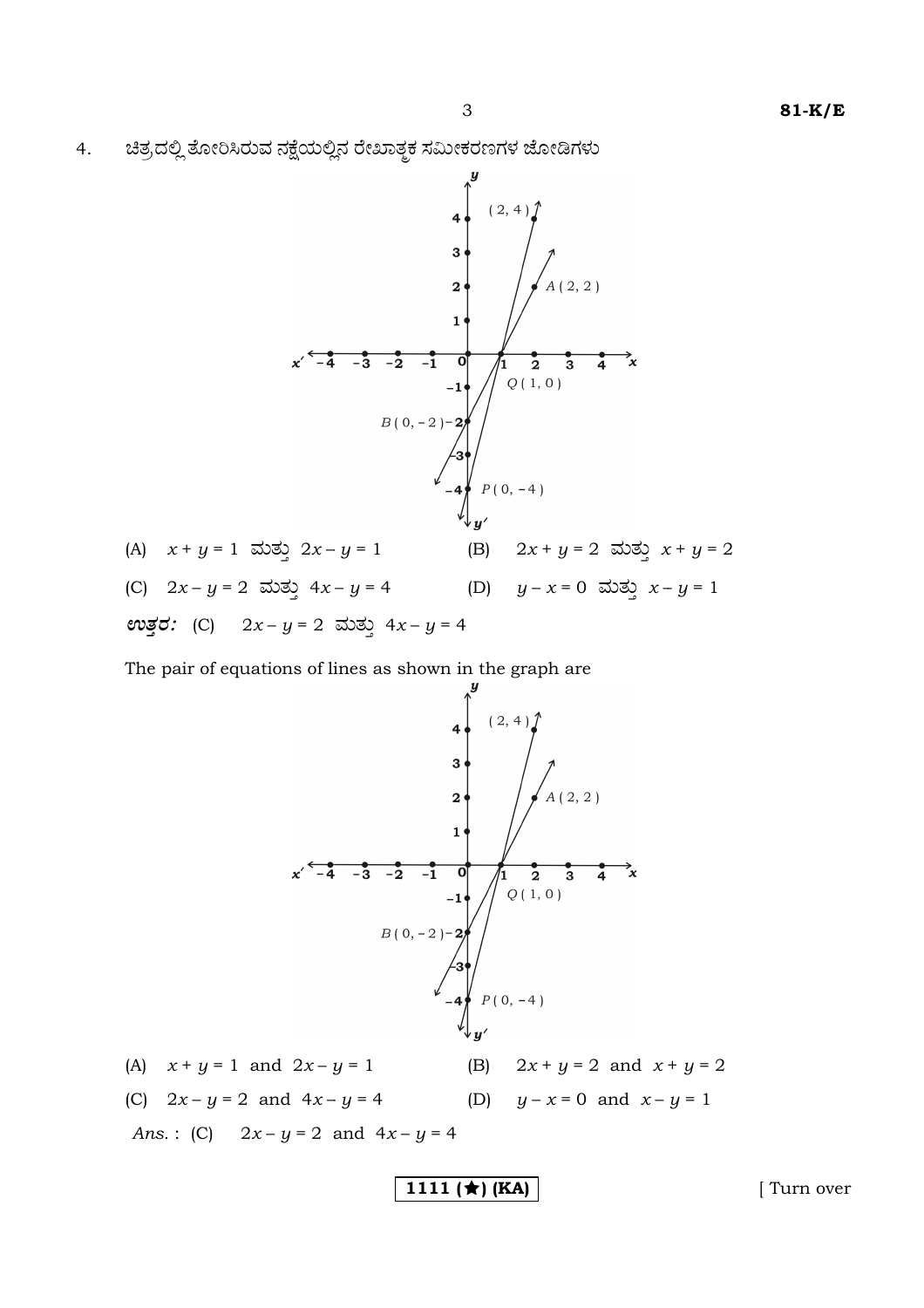#### $81-K/E$

 $a_1x + b_1y + c_1 = 0$  ಮತ್ತು  $a_2x + b_2y + c_2 = 0$  ರೇಖಾತ್ಮಕ ಜೋಡಿ ರೇಖೆಗಳು ಸಮಾಂತರವಾದರೆ 5. ಅವುಗಳ ಸಹಗುಣಗಳ ಸರಿಯಾದ ಸಂಬಂದವು

(A) 
$$
\frac{a_1}{a_2} = \frac{b_1}{b_2} \neq \frac{c_1}{c_2}
$$
  
\n(B)  $\frac{a_1}{a_2} = \frac{b_1}{b_2} = \frac{c_1}{c_2}$   
\n(C)  $\frac{a_1}{a_2} \neq \frac{b_1}{b_2}$   
\n(D)  $\frac{a_1}{b_2} = \frac{b_1}{a_2}$   
\n(D)  $\frac{a_1}{b_2} = \frac{b_1}{a_2}$ 

If the pair of linear equations in two variables  $a_1x + b_1y + c_1 = 0$  and  $a_2x + b_2y + c_2 = 0$  are parallel lines then the correct relation of their coefficients is

(A)  $\frac{a_1}{a_2} = \frac{b_1}{b_2} \neq \frac{c_1}{c_2}$ (B)  $\frac{a_1}{a_2} = \frac{b_1}{b_2} = \frac{c_1}{c_2}$ (C)  $\frac{a_1}{a_2} \neq \frac{b_1}{b_2}$ (D)  $\frac{a_1}{b_2} = \frac{b_1}{a_2}$ 

Ans.: (A) 
$$
\frac{a_1}{a_2} = \frac{b_1}{b_2} \neq \frac{c_1}{c_2}
$$

 $2x + 3y + 7 = 0$  ಮತ್ತು  $ax + by + 14 = 0$  ರೇಖೆಗಳ ಜೋಡಿಯು ಪರಸ್ಪರ ಐಕ್ಯಗೊಳ್ಳುವ ರೇಖೆಗಳಾದರೆ, 6.  $'a'$ ಮತ್ತು  $'b'$ ಬೆಲೆಗಳು ಕ್ರಮವಾಗಿ

(A) 2 ಮತ್ತು 3 (B) 3 ಮತ್ತು 2 (C) 4 ಮತ್ತು 6 (D) 1 ಮತ್ತು 2

ಉತ್ತರ: (C) 4 ಮತ್ತು 6

If the pair of lines  $2x + 3y + 7 = 0$  and  $ax + by + 14 = 0$  are coincident lines then the values of ' $a$ ' and ' $b$ ' are respectively equal to

- $(A)$  2 and 3 3 and 2  $(B)$
- $(C)$  4 and 6 1 and  $2$  $(D)$

Ans.:  $(C)$  4 and 6

- ಈ ಕೆಳಗಿನವುಗಳಲ್ಲಿ ಯಾವುದು ಸಮಾಂತರ ಶ್ರೇಢಿಯಾಗಿದೆ ? 7.
	- (A)  $1, -1, -2, \dots$  $(B)$  1, 5, 9, .............. (C)  $2, -2, 2, -2, \ldots$ (D) 1, 2, 4, 8, ......... evac: (B) 1, 5, 9, .............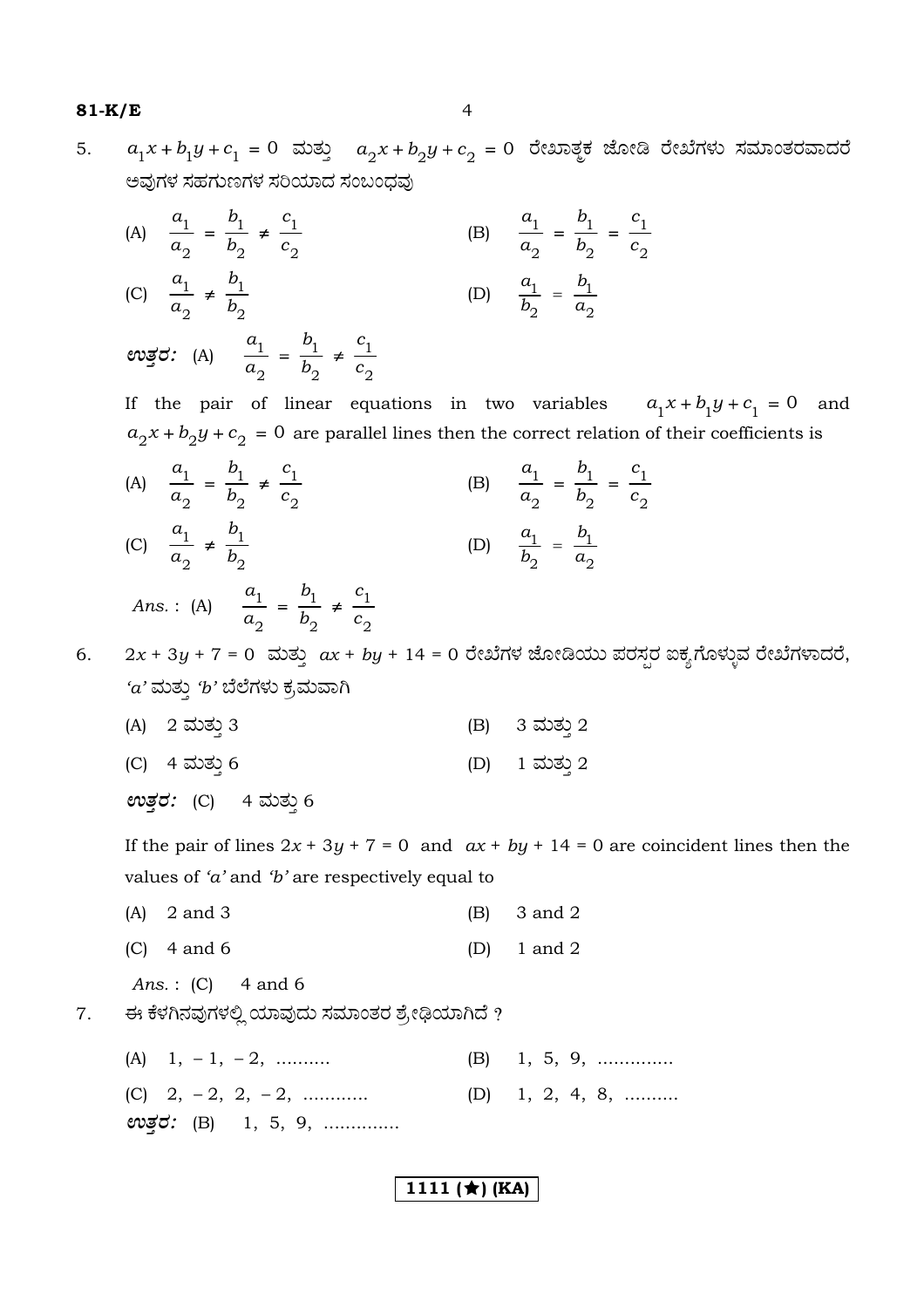$\overline{5}$ 

Which of the following is an Arithmetic Progression?

- (A)  $1, -1, -2, \dots$  $(B)$  1, 5, 9, .............. (C)  $2, -2, 2, -2, \ldots$  $(D)$  1, 2, 4, 8, ........ Ans.: (B) 1, 5, 9, .............. - 3, - 1, 1, 3, ....... ಸಮಾಂತರ ಶ್ರೇಢಿಯ 11ನೇ ಪದವು  $(A)$  23  $(B)$  $-23$  $(C) - 17$  $(D)$ 17 ಉತ್*ರ:* (D) 17 The 11th term of the Arithmetic Progression  $-3$ ,  $-1$ , 1, 3, ....... is  $(A)$  23  $(B)$  $-23$  $17$  $(C) - 17$  $(D)$ Ans.:  $(D)$ 17 ಒಂದು ಸಮಾಂತರ ಶ್ರೇಢಿಯ ಮೊದಲ 10 ಪದಗಳ ಮೊತ್ತವು 155 ಆಗಿದೆ ಮತ್ತು ಅದೇ ಶ್ರೇಢಿಯ ಮೊದಲ 9 ಪದಗಳ ಮೊತ್ತವು 126 ಆದಾಗ ಶ್ರೇಢಿಯ 10ನೇ ಪದವು  $(A) 27$ 126  $(B)$  $(C)$  29  $(D)$ 25 ಉತ್ತರ:  $(C)$ 29 The sum of the first 10 terms of an Arithmetic Progression is 155 and the sum of the first 9 terms of the same progression is 126 then the 10th term of the progression is
	- $(A)$  27  $(B)$ 126
	- $(C)$ 29  $(D)$ 25

 $Ans.:$  $(C)$ 29

8.

9.

1111  $(\star)$  (KA)

[Turn over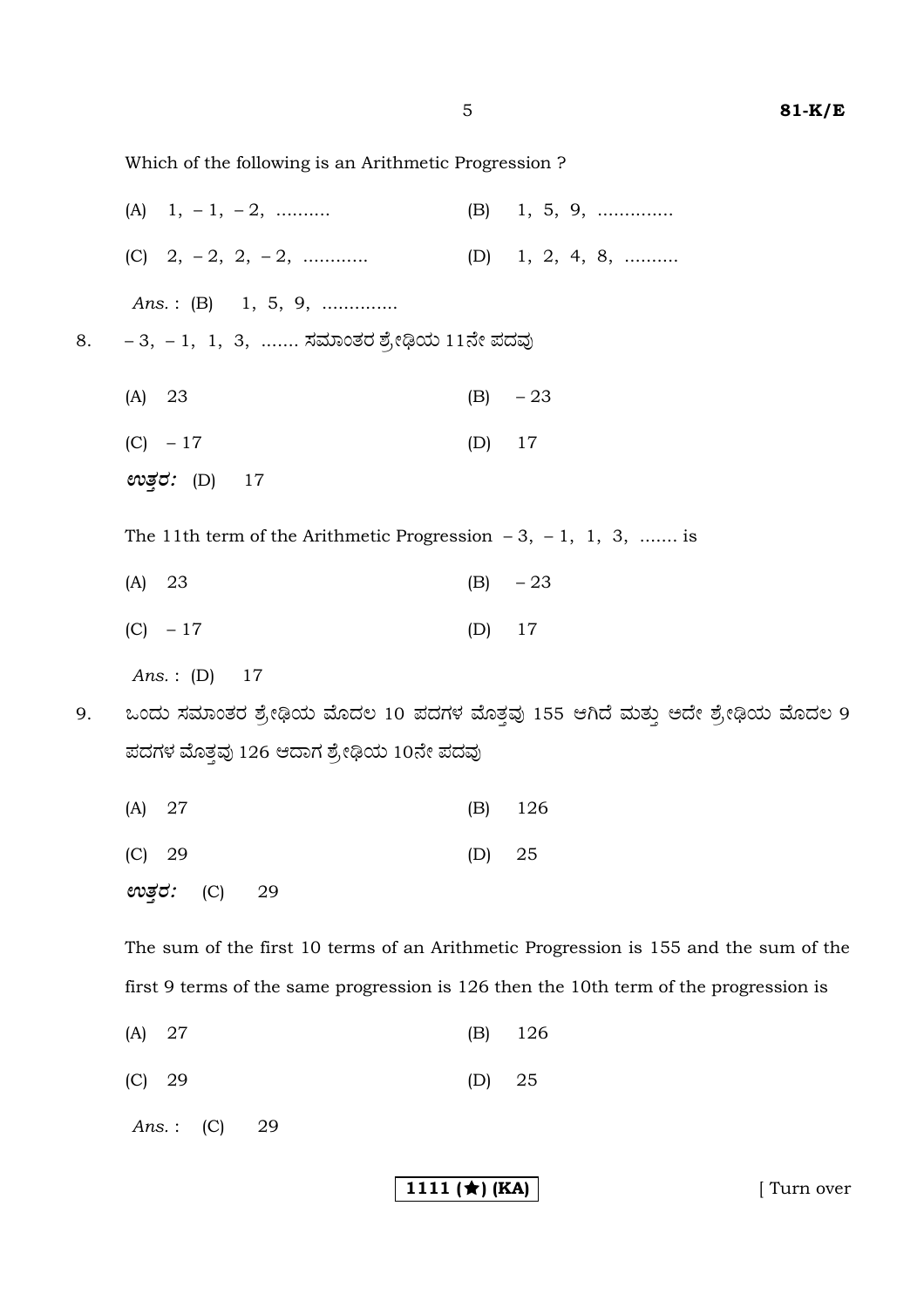(B)  $\frac{7}{2}$  $(A)$  7 (D)  $-\frac{7}{2}$  $(C) - 7$ 

10.  $2x^2 + ax + 6 = 0$  ವರ್ಗಸಮೀಕರಣದ ಒಂದು ಮೂಲವು 2 ಆದಾಗ, 'a' ಯ ಬೆಲೆ

$$
\mathbf{e} \mathbf{v} \mathbf{v} \mathbf{v} \mathbf{c} \mathbf{c} \mathbf{c} \mathbf{c} \mathbf{c} \mathbf{c} \mathbf{c} \mathbf{c} \mathbf{c} \mathbf{c} \mathbf{c} \mathbf{c} \mathbf{c} \mathbf{c} \mathbf{c} \mathbf{c} \mathbf{c} \mathbf{c} \mathbf{c} \mathbf{c} \mathbf{c} \mathbf{c} \mathbf{c} \mathbf{c} \mathbf{c} \mathbf{c} \mathbf{c} \mathbf{c} \mathbf{c} \mathbf{c} \mathbf{c} \mathbf{c} \mathbf{c} \mathbf{c} \mathbf{c} \mathbf{c} \mathbf{c} \mathbf{c} \mathbf{c} \mathbf{c} \mathbf{c} \mathbf{c} \mathbf{c} \mathbf{c} \mathbf{c} \mathbf{c} \mathbf{c} \mathbf{c} \mathbf{c} \mathbf{c} \mathbf{c} \mathbf{c} \mathbf{c} \mathbf{c} \mathbf{c} \mathbf{c} \mathbf{c} \mathbf{c} \mathbf{c} \mathbf{c} \mathbf{c} \mathbf{c} \mathbf{c} \mathbf{c} \mathbf{c} \mathbf{c} \mathbf{c} \mathbf{c} \mathbf{c} \mathbf{c} \mathbf{c} \mathbf{c} \mathbf{c} \mathbf{c} \mathbf{c} \mathbf{c} \mathbf{c} \mathbf{c} \mathbf{c} \mathbf{c} \mathbf{c} \mathbf{c} \mathbf{c} \mathbf{c} \mathbf{c} \mathbf{c} \mathbf{c} \mathbf{c} \mathbf{c} \mathbf{c} \mathbf{c} \mathbf{c} \mathbf{c} \mathbf{c} \mathbf{c} \mathbf{c} \mathbf{c} \mathbf{c} \mathbf{c} \mathbf{c} \mathbf{c} \mathbf{c} \mathbf{c} \mathbf{c} \mathbf{c} \mathbf{c} \mathbf{c} \mathbf{c} \mathbf{c} \mathbf{c} \mathbf{c} \mathbf{c} \mathbf{c} \mathbf{c} \mathbf{c} \mathbf{c} \mathbf{c} \mathbf{c} \mathbf{c} \mathbf{c} \mathbf{c} \mathbf{c} \mathbf{
$$

If one root of the equation  $2x^2 + ax + 6 = 0$  is 2, then the value of 'a' is

(B)  $\frac{7}{2}$  $(A)$  7 (D)  $-\frac{7}{2}$  $(C) -7$ 

Ans.: (C)  $-7$ 11.  $px^2 + qx + r = 0$  ವರ್ಗ ಸಮೀಕರಣದ ಶೋಧಕವು

- (A)  $q^2 4pr$ (B)  $q^2 + 4pr$
- (C)  $p^2 4pr$ (D)  $p^2 + 4qr$  $\overline{a}$

$$
ev\vec{g}\vec{\sigma}:\quad\text{(A)}\qquad q^2-4pr
$$

The discriminant of the Quadratic equation  $px^2 + qx + r = 0$  is

(A)  $q^2 - 4pr$ (B)  $q^2 + 4pr$ (D)  $p^2 + 4qr$ (C)  $p^2 - 4pr$ 

*Ans.*: (A)  $q^2 - 4pr$ 

12. 4,  $x$ , 10 ಸಮಾಂತರ ಶ್ರೇಢಿಯಲ್ಲಿದ್ದರೆ ' $x$ ' ನ ಬೆಲೆಯು

 $(A)$  14  $(B) - 6$  $(C) -7$  $(D)$  7

- If 4, x, 10 are in Arithmetic Progression the value of x is
- $(A)$  14  $(B) -6$
- $(C) -7$  $(D)$  $\overline{7}$

Ans.:  $(D)$  7

ಉತ್*ರ:* (D) 7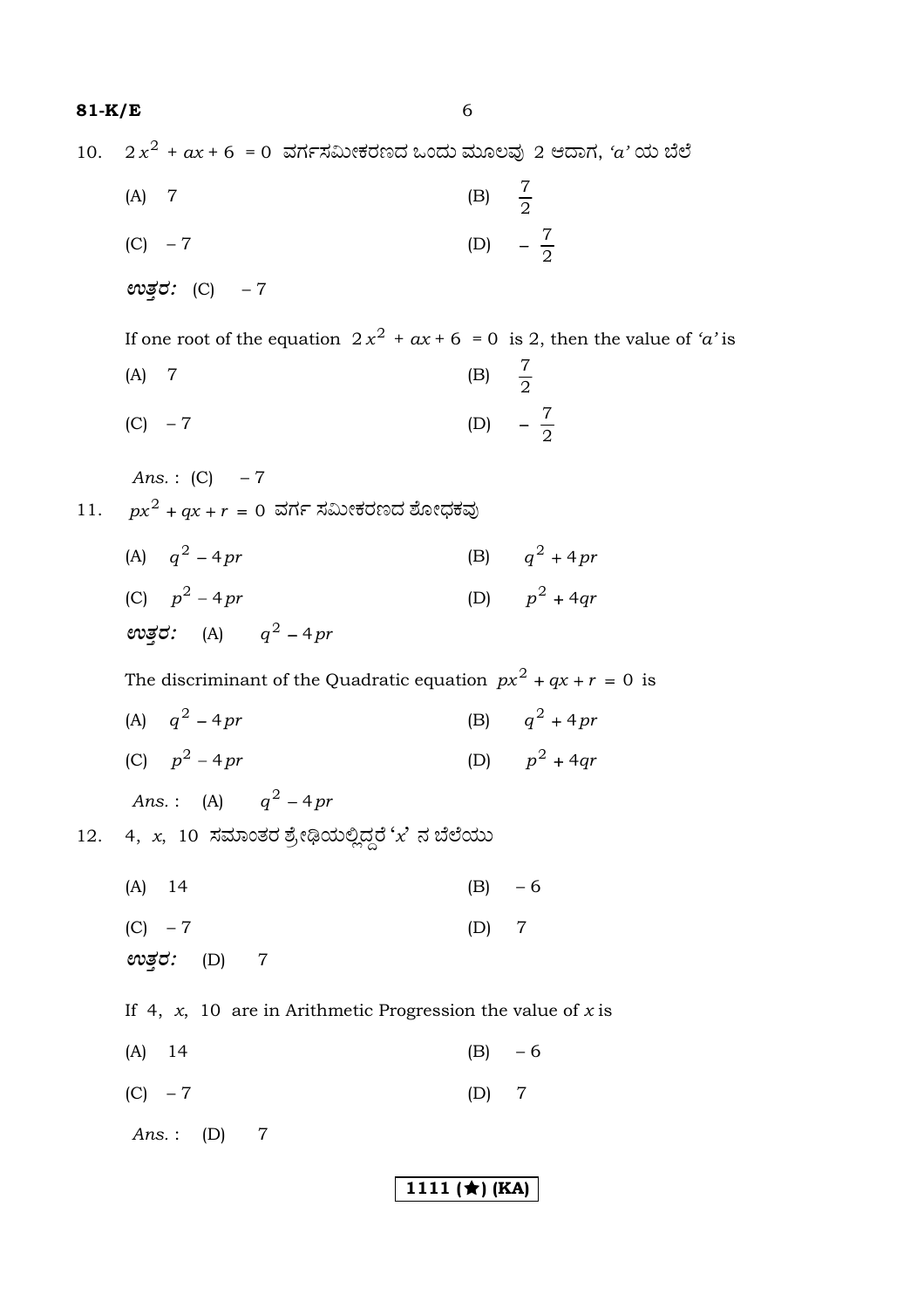13.  $ax^2 + bx + c = 0$  ವರ್ಗಸಮೀಕರಣದ ಮೂಲಗಳು

(A) 
$$
x = \frac{-b \pm \sqrt{b^2 - 4ac}}{2a}
$$
  
\n(B)  $x = \frac{-b \pm \sqrt{b^2 + 4ac}}{2a}$   
\n(C)  $x = \frac{-b - \sqrt{b^2 - 4c}}{2a}$   
\n(D)  $x = \frac{-b + \sqrt{b^2 - 4ac}}{2a}$   
\n $\cos \xi$  (A)  $x = \frac{-b \pm \sqrt{b^2 - 4ac}}{2a}$ 

The roots of the quadratic equation  $ax^2 + bx + c = 0$  are

(A) 
$$
x = \frac{-b \pm \sqrt{b^2 - 4ac}}{2a}
$$
  
\n(B)  $x = \frac{-b \pm \sqrt{b^2 + 4ac}}{2a}$   
\n(C)  $x = \frac{-b - \sqrt{b^2 - 4c}}{2a}$   
\n(D)  $x = \frac{-b + \sqrt{b^2 - 4ac}}{2a}$   
\nAns. : (A)  $x = \frac{-b \pm \sqrt{b^2 - 4ac}}{2a}$ 

14.  $(x-3)(x+2) = 0$  ಸಮೀಕರಣದ ಮೂಲಗಳು

 $(A) -3, 2$ (B)  $3, -2$ 

(C)  $-3, -2$ (D) 3, 2

 $\omega \vec{g}$ d: (B) 3, -2

1111 ( $\star$ ) (KA)

[ Turn over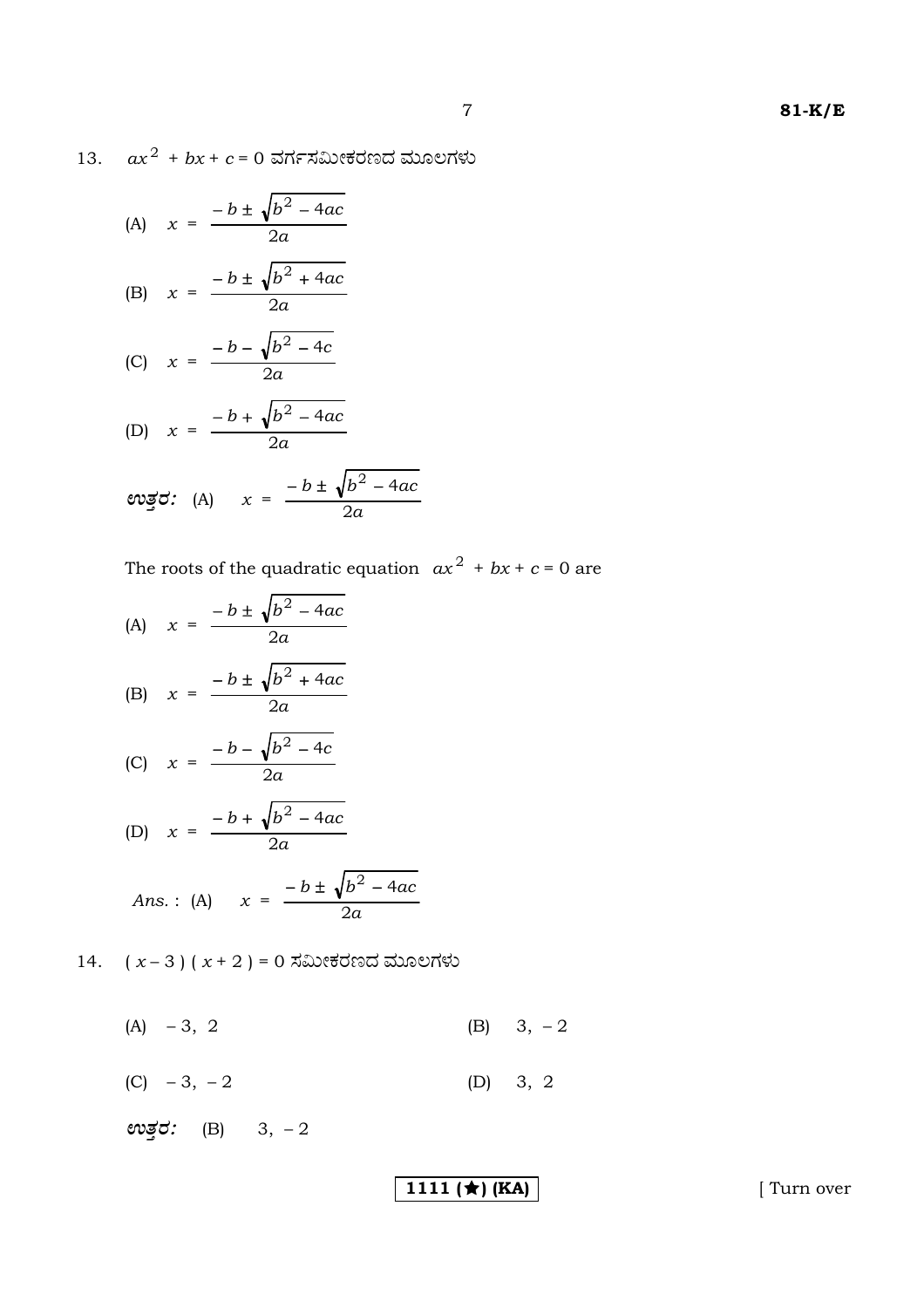15.

The roots of the equation  $(x-3)(x+2) = 0$  are

 $(A) -3, 2$ (B)  $3, -2$ (D) 3, 2 (C)  $-3, -2$ Ans.: (B) 3, -2 ಎರಡು ಅನುಕ್ರಮ ಪೂರ್ಣಾಂಕಗಳ ಮೊತ್ತವು 27 ಆದರೆ, ಆ ಪೂರ್ಣಾಂಕಗಳು (A) 7 ಮತ್ತು 20 13 ಮತ್ತು 14  $(B)$ (D) – 13 ಮತ್ತು – 14 (C) 1 ಮತ್ತು 26 13 ಮತ್ತು 14 ಉತ್ತರ:  $(B)$ 

If the sum of two consecutive integers is  $27$ , then the integers are

- $(A)$ 7 and 20  $(B)$ 13 and 14
- 1 and 26  $(D)$  $-13$  and  $-14$  $(C)$

13 and 14  $Ans.:$  $(B)$ 

ಕೊಟ್ಟಿರುವ ಚಿತ್ರದಲ್ಲಿ sin θ ದ ಬೆಲೆಯು 16.

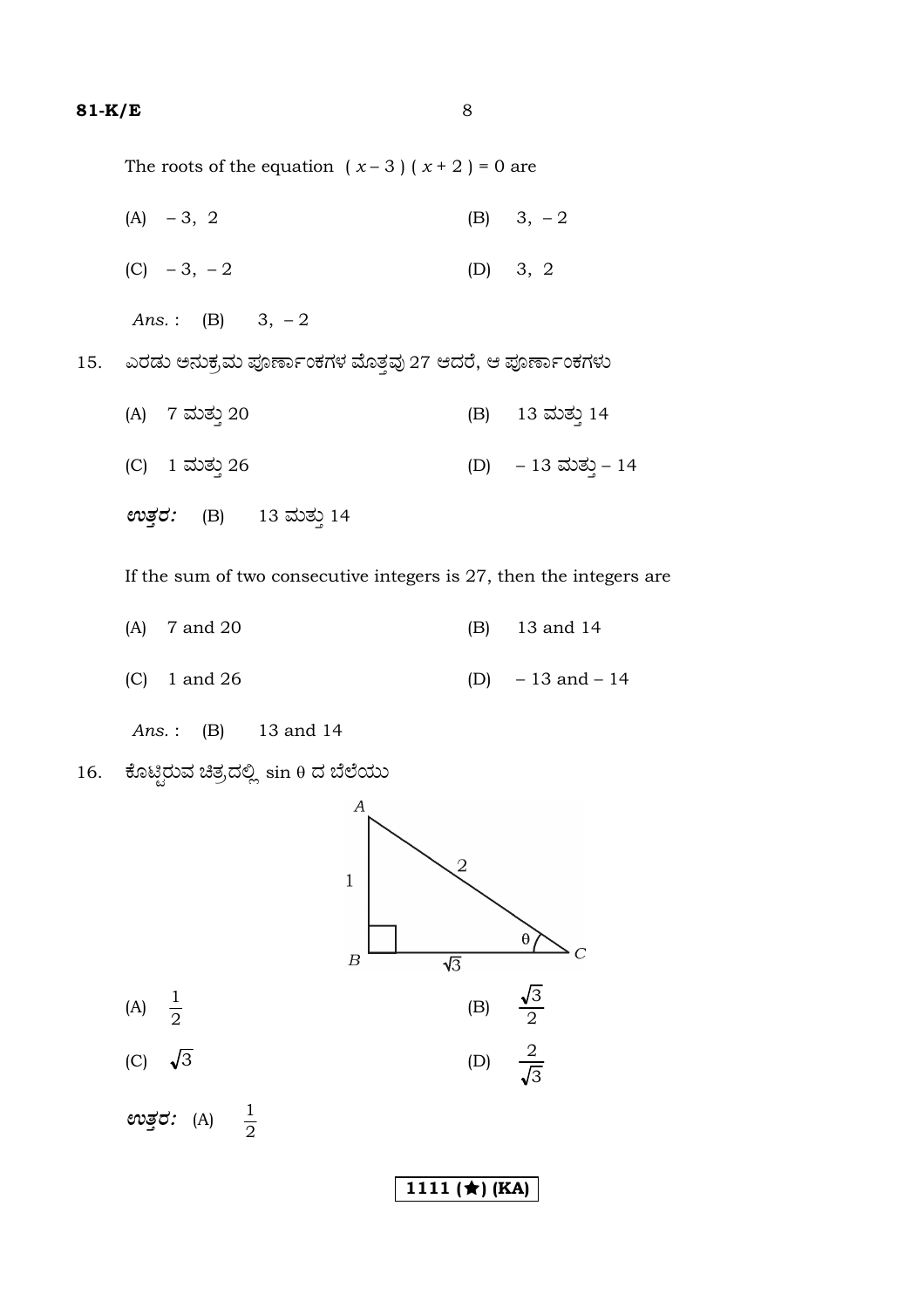9

 $\overline{1111}$  ( $\star$ ) (KA)

In the figure, the value of  $sin \theta$  is



[ Turn over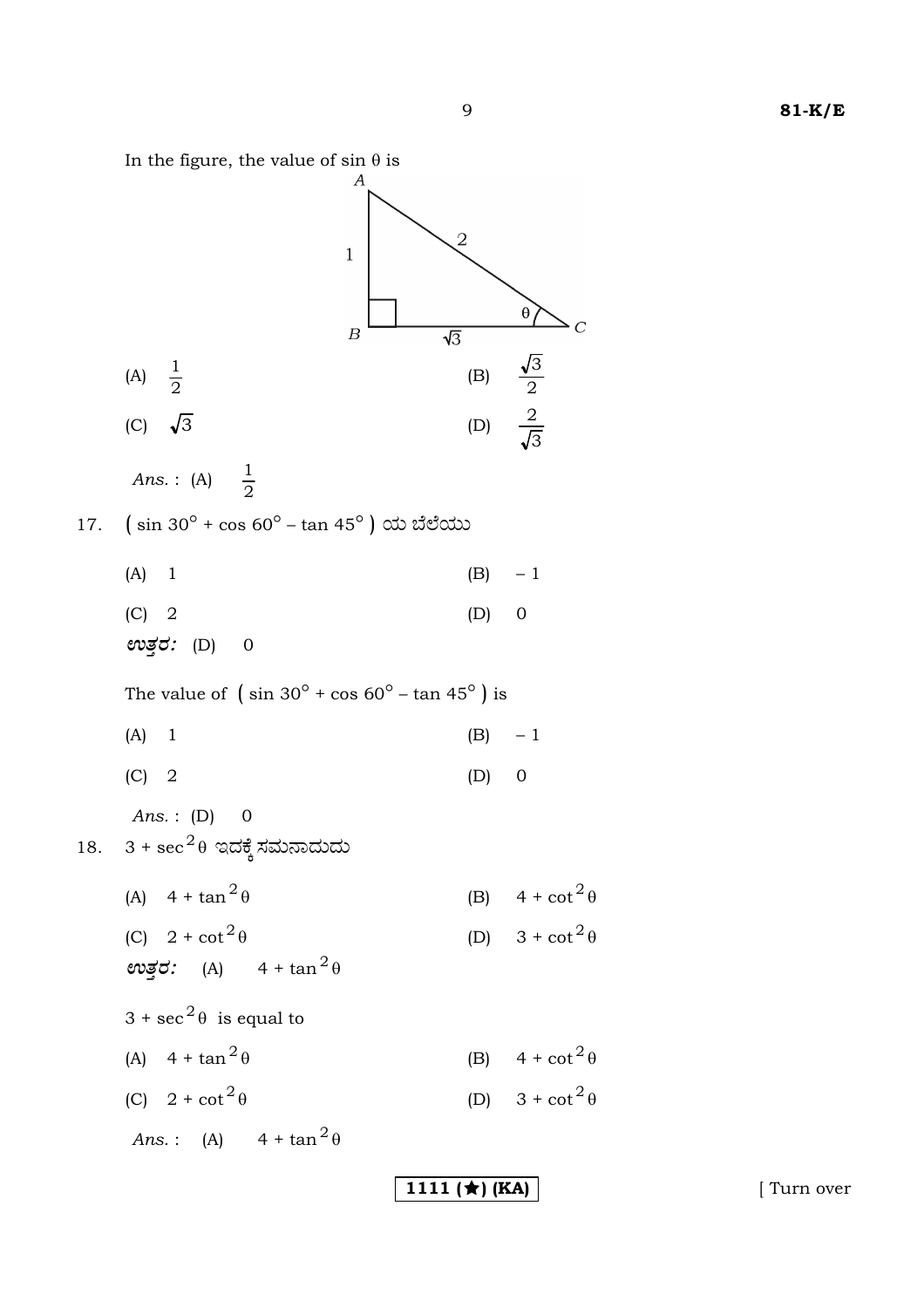**81-K/E** 10

19. ಗೋಪುರದ ಪಾದದಿಂದ 30 ಮೀ. ದೂರದ ನೆಲದ ಮೇಲಿನ ಒಂದು ಬಿಂದುವಿನಿಂದ ಗೋಪುರದ ತುದಿಯನ್ನು ವೀಕ್ಷಿಸಿದಾಗ ಉಂಟಾಗುವ ಉನ್ನತ ಕೋನವು 30° ಆದರೆ, ಆ ಗೋಪುರದ ಎತ್ತರವು

| $(A)$ 10 m         |  | $(B)$ 30 m         |
|--------------------|--|--------------------|
| (C) $10\sqrt{3}$ m |  | (D) $30\sqrt{3}$ m |
| ಉತ್ತರ: (C) 10√3 m  |  |                    |

 The angle of elevation of the top of a tower from a point on the ground, which is 30 metres away from the foot of the tower, is 30°. Then the height of the tower is

- (A) 10 m (B) 30 m
- (C)  $10\sqrt{3}$  m (D)  $30\sqrt{3}$  m

*Ans.*: (C)  $10\sqrt{3}$  m

- $20.$  (sin  $θ \times \csc θ$ ) ದ ಬೆಲೆಯು
- (A) 2 (B) 1 (C)  $-\frac{1}{2}$ (D)  $\frac{1}{2}$ 3 *EñܤÃÜ :* (B) 1

The value of ( $\sin \theta \times \csc \theta$ ) is

(A) 2 (B) 1 (C)  $-\frac{1}{2}$ (D)  $\frac{V}{2}$ 3

*Ans.* : (B) 1

- 21. *A*( $x^{}_1\,,\ y^{}_1)$  ಮತ್ತು *B* (  $x^{}_2\,,\ y^{}_2)$  ಬಿಂದುಗಳನ್ನು ಸೇರಿಸುವ ರೇಖಾಖಂಡದ ಮಧ್ಯಬಿಂದುವನ್ನು ಕಂಡುಹಿಡಿಯುವ ಸೂತ್ರ
- (A)  $\frac{x_2 + x_1}{2}$ ,  $\frac{y_2 + y_1}{2}$ J Í I  $\mathsf{I}$ ∖  $\begin{cases} x_0 + x_1 & y_0 + \end{cases}$  $\frac{1}{2}$ ,  $\frac{z}{2}$  $x_2 + x_1$   $y_2 + y_1$ (B)  $\frac{\lambda_2 - \lambda_1}{2}$ ,  $\frac{y_2 - y_1}{2}$ J Í I I l  $\int x_0 - x_1 dy_0 \frac{1}{2}$ ,  $\frac{2}{2}$  $x_2 - x_1$   $y_2 - y_1$ (C)  $\frac{x_2 + y_2}{3}, \frac{x_1 + y_1}{3}$ J Í I  $\mathsf{I}$ ∖  $\left(x_{0}+y_{0}\right)\left(x_{1}+x_{2}\right)$  $rac{1}{3}$ ,  $rac{1}{3}$  $x_2 + y_2$   $x_1 + y_1$ (D)  $\frac{\lambda_2 + \lambda_1}{3}, \frac{y_2 + y_1}{3}$ J Í I I l  $\left(x_{0}+x_{1} \quad u_{0}+x_{2}\right)$  $\frac{1}{3}$ ,  $\frac{2}{3}$  $x_2 + x_1$   $y_2 + y_1$  $\mathcal{E}(\mathsf{A}) = \left( \begin{array}{c} x_2 + x_1 \\ \hline 2 \end{array} \right), \frac{y_2 + y_1}{2}$ J ) I I ∖  $\int x_0 + x_1 dy_0 +$  $\frac{1}{2}$ ,  $\frac{2}{2}$  $x_2 + x_1$   $y_2 + y_1$

**1111 (★) (KA)**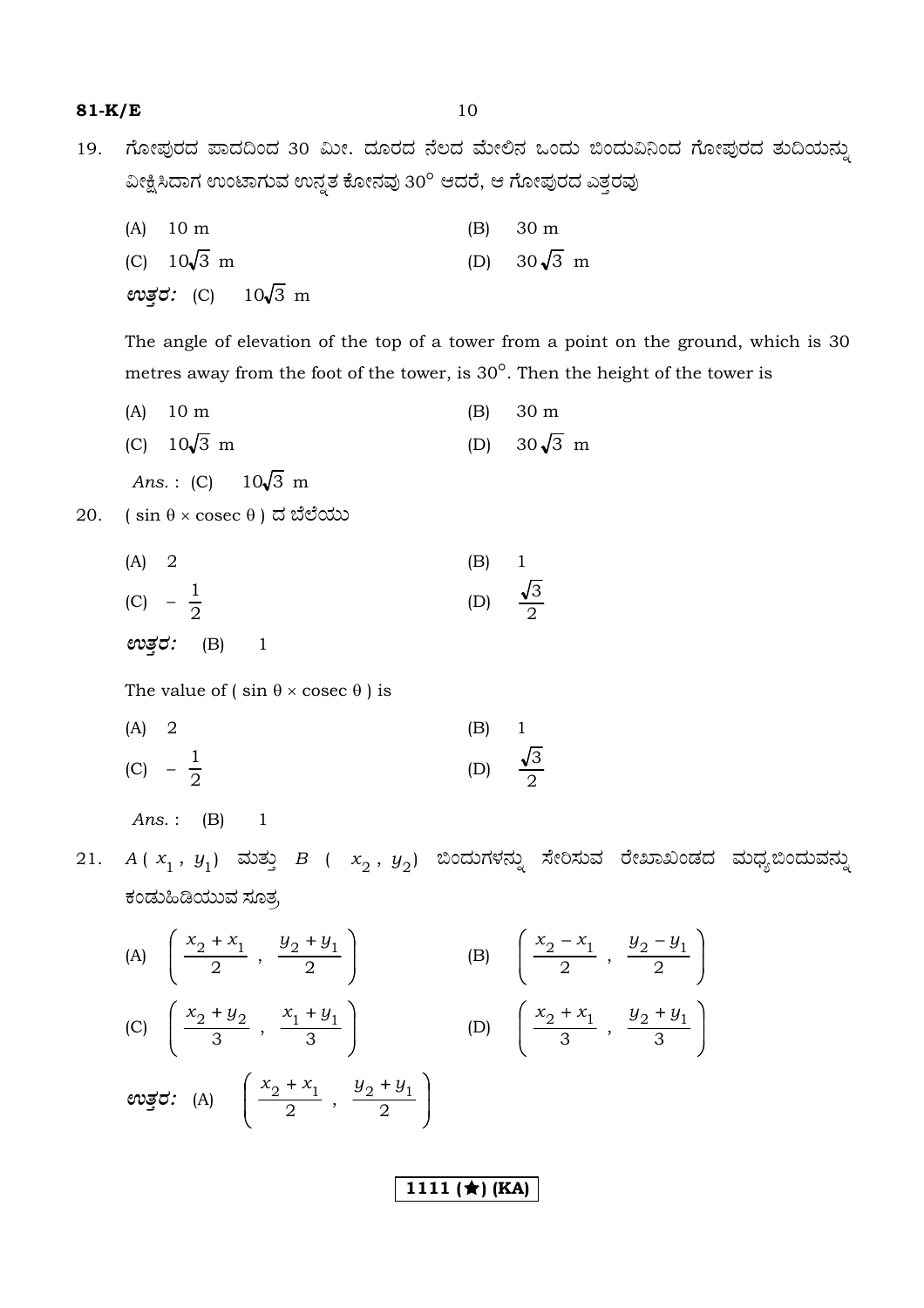The formula to find the mid-point of the line segment joining the points  $A(x_1, y_1)$ and  $B\left(\right.x_2^{\phantom{\dag}},\right.y_2^{\phantom{\dag}}\right)$  is

(A) 
$$
\left(\frac{x_2 + x_1}{2}, \frac{y_2 + y_1}{2}\right)
$$
 (B)  $\left(\frac{x_2 - x_1}{2}, \frac{y_2 - y_1}{2}\right)$   
\n(C)  $\left(\frac{x_2 + y_2}{3}, \frac{x_1 + y_1}{3}\right)$  (D)  $\left(\frac{x_2 + x_1}{3}, \frac{y_2 + y_1}{3}\right)$   
\nAns. : (A)  $\left(\frac{x_2 + x_1}{2}, \frac{y_2 + y_1}{2}\right)$ 

22. 
$$
(x_1, y_1)
$$
 ಮತ್ತು  $(x_2, y_2)$  ಬಿಂದುಗಳಿಗಿರುವ ದೂರವು

(A) 
$$
\sqrt{(x_1 - x_2)^2 + (y_1 - y_2)^2}
$$

(B) 
$$
\sqrt{(x_2 - x_1)^2 - (y_2 - y_1)^2}
$$

(C) 
$$
\sqrt{(x_1 + x_2)^2 - (y_1 + y_2)^2}
$$

(D) 
$$
\sqrt{(x_2 + x_1)^2 + (y_2 + y_1)^2}
$$
  
  $\cos \xi$ : (A)  $\sqrt{(x_1 - x_2)^2 + (y_1 - y_2)^2}$ 

The distance between the points  $(x_1, y_1)$  and  $(x_2, y_2)$  is

(A) 
$$
\sqrt{(x_1 - x_2)^2 + (y_1 - y_2)^2}
$$

(B) 
$$
\sqrt{(x_2 - x_1)^2 - (y_2 - y_1)^2}
$$

(C) 
$$
\sqrt{(x_1 + x_2)^2 - (y_1 + y_2)^2}
$$

(D) 
$$
\sqrt{(x_2 + x_1)^2 + (y_2 + y_1)^2}
$$

Ans. : (A) 
$$
\sqrt{(x_1 - x_2)^2 + (y_1 - y_2)^2}
$$

1111 ( $\star$ ) (KA)

[ Turn over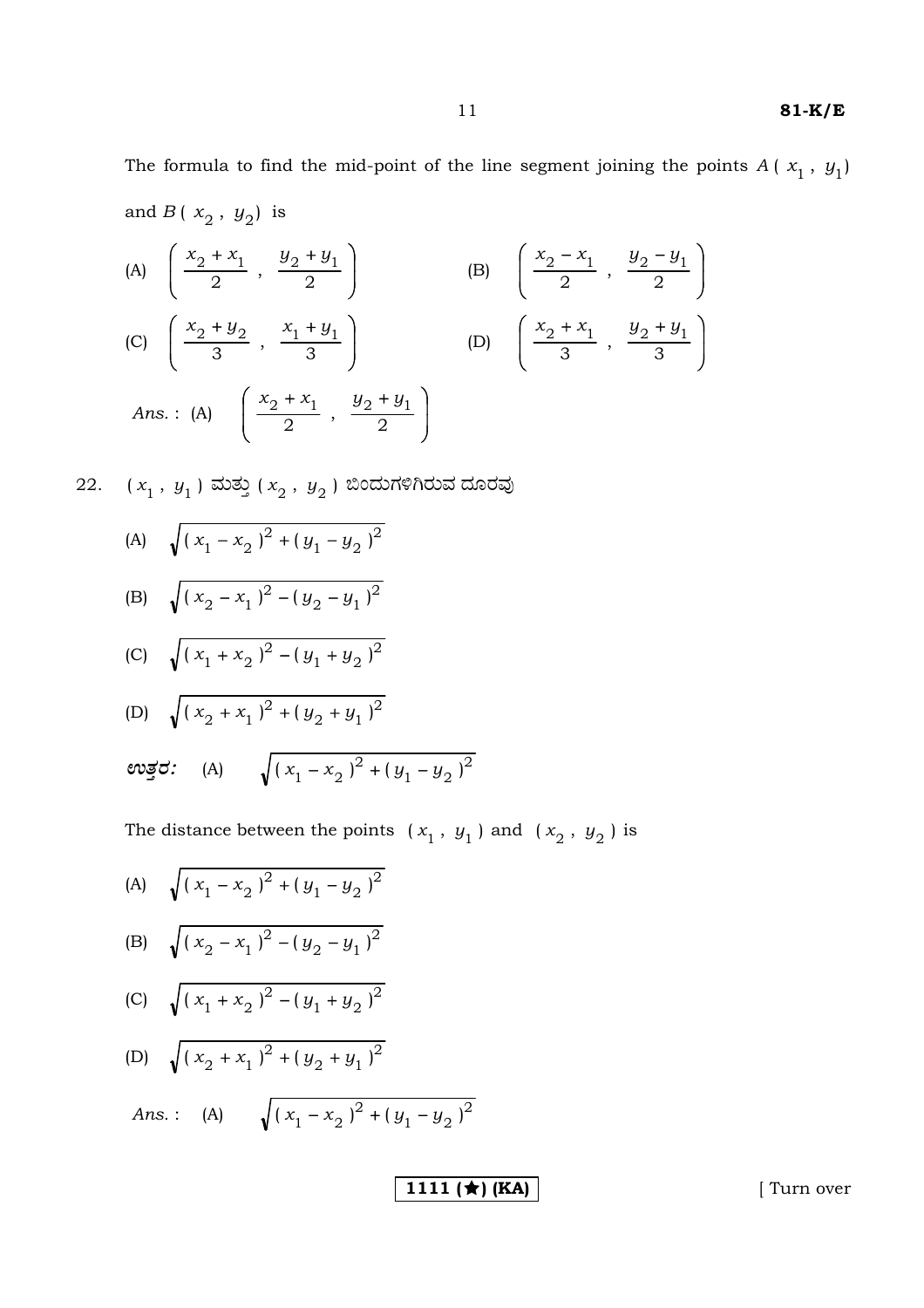| 81-K/E                                                                                |                                                                                |                                                                         |                                | 12  |                              |                    |                              |  |
|---------------------------------------------------------------------------------------|--------------------------------------------------------------------------------|-------------------------------------------------------------------------|--------------------------------|-----|------------------------------|--------------------|------------------------------|--|
| ದತ್ತ ಪ್ರಾಪ್ತಾಂಕಗಳಲ್ಲಿ ಅತಿ ಹೆಚ್ಚು ಸಲ ಪುನರಾವರ್ತಿಸುವ ಸಂಖ್ಯೆಯ ಮೌಲ್ಯವು ಪ್ರಾಪ್ತಾಂಕಗಳ<br>23. |                                                                                |                                                                         |                                |     |                              |                    |                              |  |
|                                                                                       | ಸರಾಸರಿಯಾಗಿದೆ<br>(A)                                                            |                                                                         |                                | (B) |                              | ಬಹುಲಕ ಆಗಿದೆ        |                              |  |
|                                                                                       | (C) ಮಾಧ್ಯಾಂಕವಾಗಿದೆ                                                             |                                                                         |                                |     |                              | (D) ವ್ಯಾಪ್ತಿ ಆಗಿದೆ |                              |  |
|                                                                                       | <i>ಉತ್ತರ:</i> (B) ಬಹುಲಕ ಆಗಿದೆ                                                  |                                                                         |                                |     |                              |                    |                              |  |
|                                                                                       |                                                                                | The value among the observations of most repeated scores of the data is |                                |     |                              |                    |                              |  |
|                                                                                       | the mean<br>(A)                                                                |                                                                         |                                | (B) |                              | the mode           |                              |  |
|                                                                                       | (C)<br>the median                                                              |                                                                         |                                | (D) |                              | the range          |                              |  |
| 24.                                                                                   | (B)<br>Ans. :<br>ಈ ಕೆಳಗಿನ ದತ್ತಾಂಶಗಳ 'ಸರಾಸರಿ' ಯು                                | the mode                                                                |                                |     |                              |                    |                              |  |
|                                                                                       | ಅಂಕಗಳು                                                                         | 1                                                                       | 3                              | 5   |                              | 7                  |                              |  |
|                                                                                       | 16<br>(A)                                                                      |                                                                         |                                | (B) | 5                            |                    |                              |  |
|                                                                                       | (C)<br>1.6                                                                     |                                                                         |                                | (D) | $\overline{4}$               |                    |                              |  |
|                                                                                       | ಉತ್ತರ: (D)                                                                     | 4                                                                       |                                |     |                              |                    |                              |  |
|                                                                                       |                                                                                | The Mean of the following scores is                                     |                                |     |                              |                    |                              |  |
|                                                                                       | Marks                                                                          | $\mathbf{1}$                                                            | 3                              | 5   |                              | 7                  |                              |  |
|                                                                                       | (A)<br>16                                                                      |                                                                         |                                | (B) | 5                            |                    |                              |  |
|                                                                                       | (C)<br>1.6                                                                     |                                                                         |                                | (D) | $\overline{4}$               |                    |                              |  |
|                                                                                       | Ans. $:$<br>(D)                                                                | 4                                                                       |                                |     |                              |                    |                              |  |
| 25.                                                                                   | ಕೆಲವು ದತ್ತಾಂಶಗಳ 'ಸರಾಸರಿ' ಮತ್ತು 'ಬಹುಲಕ' ಹಾಗೂ ಮಧ್ಯಾಂಕಗಳ ಸಂಬಂಧವು                  |                                                                         |                                |     |                              |                    |                              |  |
|                                                                                       | (A) 3 ಮಧ್ಯಾಂಕ = 2 ಸರಾಸರಿ + ಬಹುಲಕ         (B)     3 ಸರಾಸರಿ = 2 ಮಧ್ಯಾಂಕ + ಬಹುಲಕ  |                                                                         |                                |     |                              |                    |                              |  |
|                                                                                       | (C) ಸರಾಸರಿ = 3 ಮಧ್ಯಾಂಕ + ಬಹುಲಕ             (D)    ಬಹುಲಕ = 3 ಸರಾಸರಿ + 2 ಮಧ್ಯಾಂಕ |                                                                         |                                |     |                              |                    |                              |  |
|                                                                                       | (A) 3 ಮಧ್ಯಾಂಕ = 2 ಸರಾಸರಿ + ಬಹುಲಕ<br>ಉತ್ತರ:                                     |                                                                         |                                |     |                              |                    |                              |  |
|                                                                                       | The relation among the Mean, Mode and Median is                                |                                                                         |                                |     |                              |                    |                              |  |
|                                                                                       | $3$ Median = $2$ Mean + Mode<br>(A)                                            |                                                                         |                                | (B) | $3$ Mean = $2$ Median + Mode |                    |                              |  |
|                                                                                       | $Mean = 3 Median + Mode$<br>(C)                                                |                                                                         |                                | (D) |                              |                    | Mode = $3$ Mean + $2$ Median |  |
|                                                                                       | Ans. $:$                                                                       |                                                                         | $(A)$ 3 Median = 2 Mean + Mode |     |                              |                    |                              |  |
|                                                                                       |                                                                                |                                                                         |                                |     |                              |                    |                              |  |

# **1111 (★) (KA)**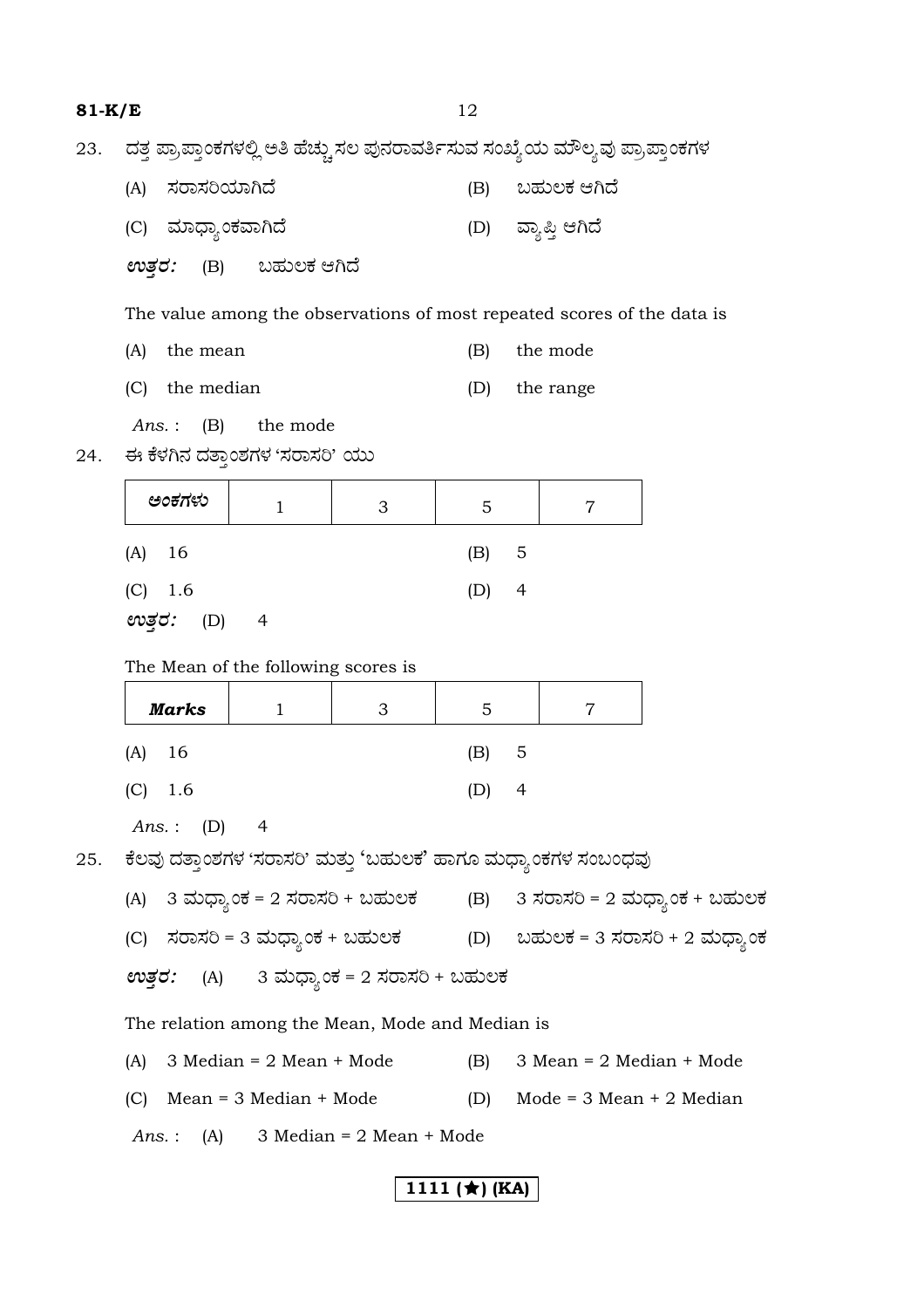- 
- 26. ಮೇಣದಿಂದ ಮಾಡಲ್ಪಟ್ಟ ಒಂದು ಸಿಲಿಂಡರನ್ನು ಕರಗಿಸಿ ಅದನ್ನು ಸಂಪೂರ್ಣವಾಗಿ ಒಂದು ಗೋಳದ ಆಕಾರಕ್ಕೆ ಬದಲಾಯಿಸಿದಾಗ ದೊರಕುವ ಗೋಳದ ಘನಫಲವು
	- (A) ಸಿಲಿಂಡರ್ನ ಘನಫಲದ ಎರಡರಷ್ಟಾಗುತ್ತದೆ
	- (B) ಸಿಲಿಂಡರ್ನ ಘನಫಲದ ಅರ್ಧದಷ್ಟಾಗುತ್ತದೆ
	- (C) ಸಿಲಿಂಡರ್ನ ಘನಫಲದ ಮೂರರಷ್ಟಾಗುತ್ತದೆ
	- (D) ಸಿಲಿಂಡರ್ನ ಘನಫಲದಷ್ಟೇ ಇರುತ್ತದೆ
	- $\pmb{\textit{avg}}$ ರ: (D) ಸಿಲಿಂಡರ್ನ ಘನಫಲದಷ್ಟೇ ಇರುತ್ತದೆ

 A cylinder made of wax is melted and recast completely into a sphere. Then the volume of the sphere is

- (A) two times the volume of the cylinder
- (B) half the volume of the cylinder
- (C) 3 times the volume of the cylinder
- (D) equal to the volume of the cylinder

*Ans.* : (D) equal to the volume of the cylinder

27. ವರ್ಗಾಂತರ ಮಧ್ಯಬಿಂದು (ಅಂಕ)ವನ್ನು ಕಂಡುಹಿಡಿಯುವ ಸೂತ್ರ

| (A) | \n $\frac{3x^2 - 6y^2 - 6y^2 - 8y^2 - 8y^2 - 8y^2 - 8y^2 - 8y^2 - 8y^2 - 8y^2 - 8y^2 - 8y^2 - 8y^2 - 8y^2 - 8y^2 - 8y^2 - 8y^2 - 8y^2 - 8y^2 - 8y^2 - 8y^2 - 8y^2 - 8y^2 - 8y^2 - 8y^2 - 8y^2 - 8y^2 - 8y^2 - 8y^2 - 8y^2 - 8y^2 - 8y^2 - 8y^2 - 8y^2 - 8y^2 - 8y^2 - 8y^2 - 8y^2 - 8y^2 - 8y^2 - 8y^2 - 8y^2 - 8y^2 - 8y^2 - 8y^2 - 8y^2 - 8y^2 - 8y^2 - 8y^2 - 8y^2 - 8y^2 - 8y^2 - 8y^2 - 8y^2 - 8y^2 - 8y^2 - 8y^2 - 8y^2 - 8y^2 - 8y^2 - 8y^2 - 8y^2 - 8y^2 - 8y^2 - 8y^2 - 8y^2 - 8y^2 - 8y^2 - 8y^2 - 8y^2 - 8y^2 - 8y^2 - 8y^2 - 8y^2 - 8y^2 - 8y^2 - 8y^2 - 8y^2 - 8y^2 - 8y^2 - 8y^2 - 8y^2 - 8y^2 - 8y^2 - 8y^2 - 8y^2 - 8y^2 - 8y^2 - 8y^2 - 8y^2 - 8y^2 - 8y^2 - 8y^2 - 8y^2 - 8y^2 - 8y^2 - 8y^2 - 8y^2 - 8y^2 - 8y^2 - 8y^2 - 8y^2 - 8y^2 - 8y^2 - 8y^2 - 8y^2 - 8y^2 - 8y^2 - 8y^2 - 8y^2 - 8y^2 - 8y^2 - 8y^2 - 8y^2 - 8y^2 - 8y^2 - 8y^2 - 8y^2 - 8y^2 - 8y^2 - 8y^2 - 8y^2 - 8y^2 - 8y^$ |
|-----|-------------------------------------------------------------------------------------------------------------------------------------------------------------------------------------------------------------------------------------------------------------------------------------------------------------------------------------------------------------------------------------------------------------------------------------------------------------------------------------------------------------------------------------------------------------------------------------------------------------------------------------------------------------------------------------------------------------------------------------------------------------------------------------------------------------------------------------------------------------------------------------------------------------|
|-----|-------------------------------------------------------------------------------------------------------------------------------------------------------------------------------------------------------------------------------------------------------------------------------------------------------------------------------------------------------------------------------------------------------------------------------------------------------------------------------------------------------------------------------------------------------------------------------------------------------------------------------------------------------------------------------------------------------------------------------------------------------------------------------------------------------------------------------------------------------------------------------------------------------------|

The formula to find the mid-point of the class interval is

(A) Upper limit – lower limit  
\n(C) Upper limit + lower limit  
\n(A) 2  
\n(D) Upper limit + lower limit  
\nAns. : (C) Upper limit + lower limit  
\n
$$
Ans. : (C) 2
$$
\nD

**1111 (★) (KA)** | Turn over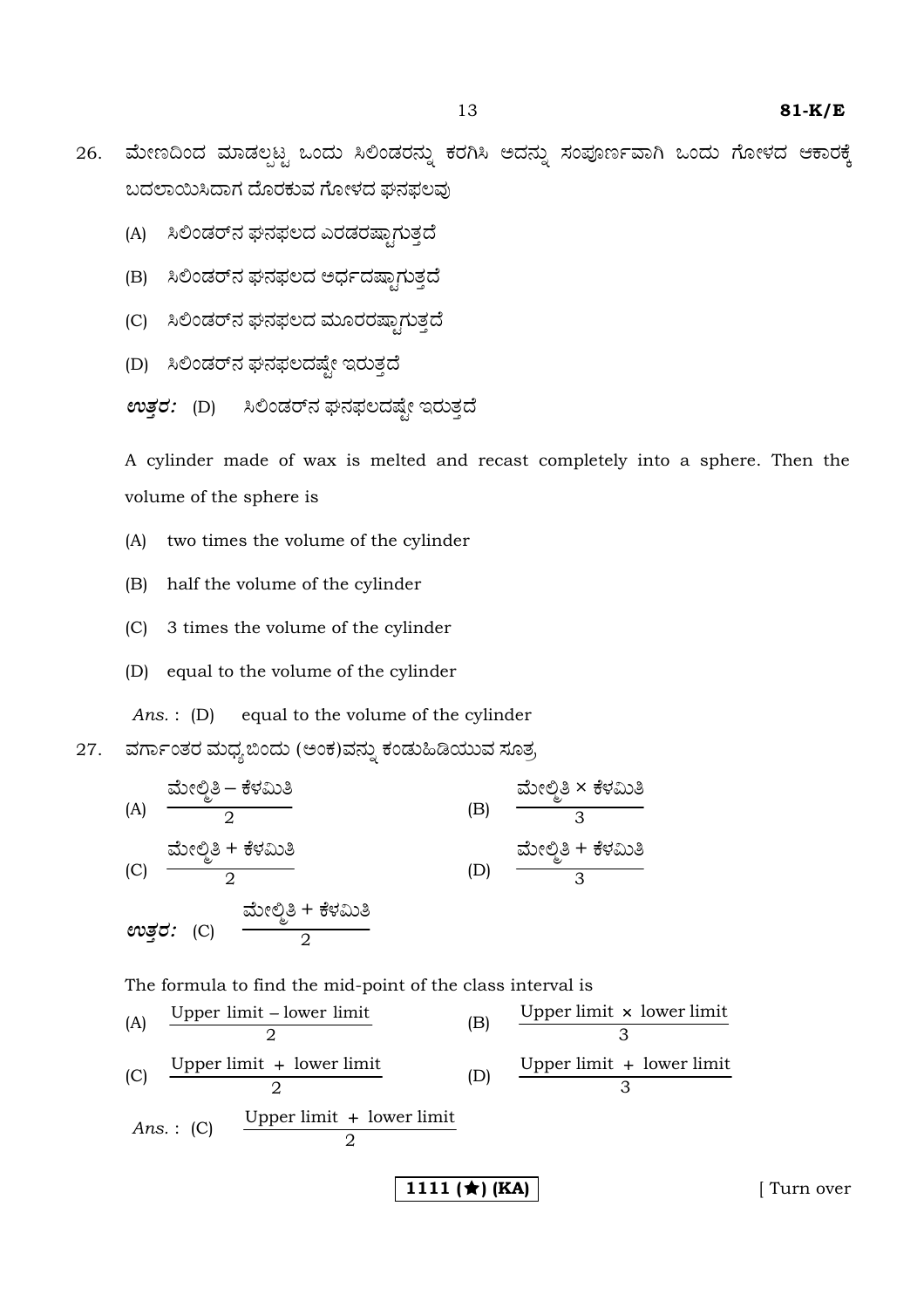

$$
EX \t AY
$$
  
 
$$
ew\vec{g}\vec{\sigma}:\t(B) \t \frac{AX}{BX} = \frac{AY}{CY}
$$

In the  $\triangle$  ABC, XY || BC then



| (A) | AX<br>AB                          | AC<br>AY             |
|-----|-----------------------------------|----------------------|
| (B) | АX<br>$\overline{BX}$             | ΑY<br>CY             |
| (C) | АX<br>$\overline{BX}$             | XY<br>AY             |
| (D) | $\frac{AB}{A}$<br>$\overline{BX}$ | AC<br>AY             |
|     | Ans.: $(B)$                       | AX<br>AY<br>BX<br>CY |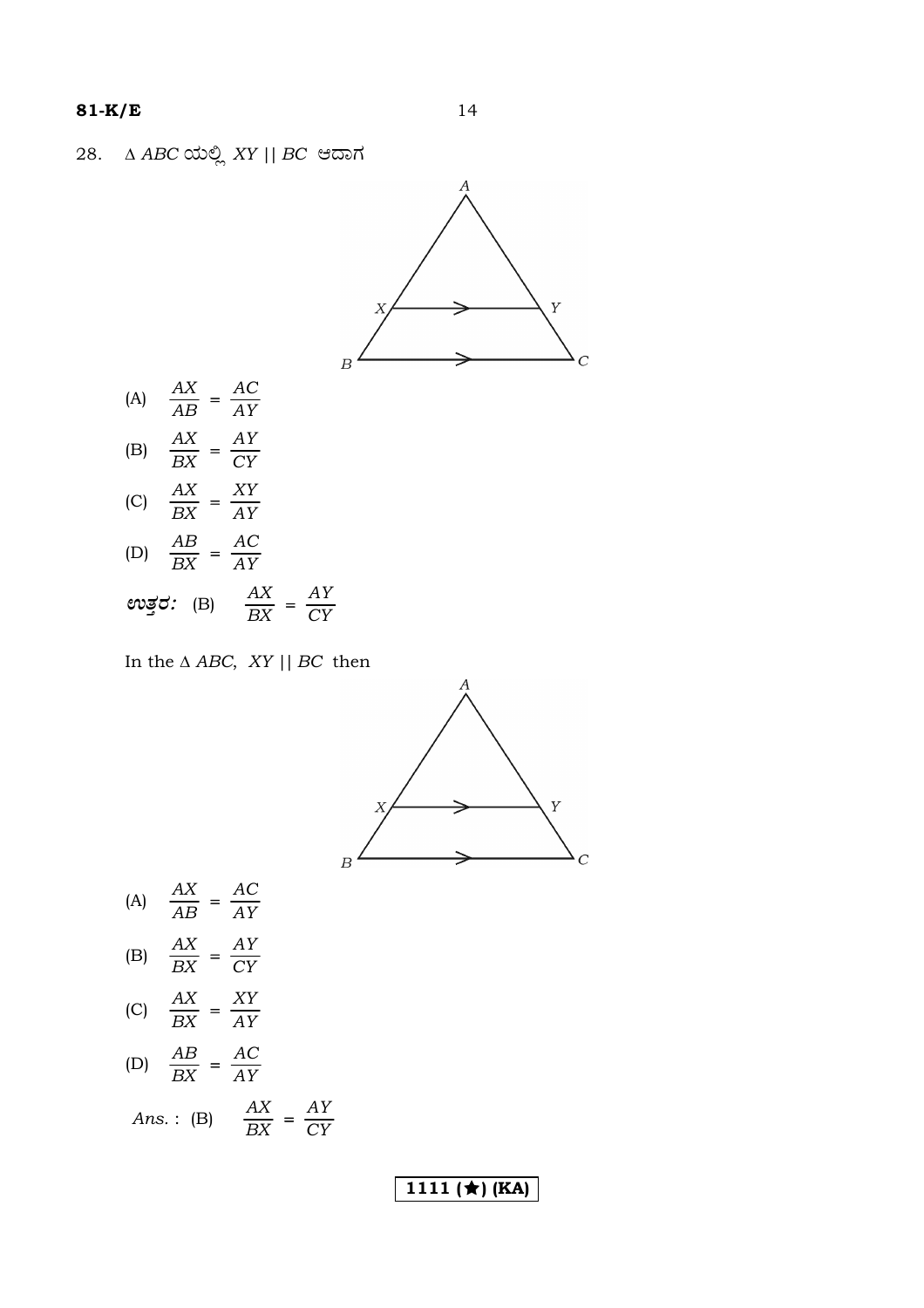29. ಕೊಟ್ಟಿರುವ ಎರಡು ತ್ರಿಭುಜಗಳನ್ನು ಗಮನಿಸಿ, ನಂತರ DF ನ ಅಳತೆಯನ್ನು ಗುರುತಿಸಿ



Observe the given two triangles and then identify the length of *DF* in the following :



**1111 (★) (KA)** | Turn over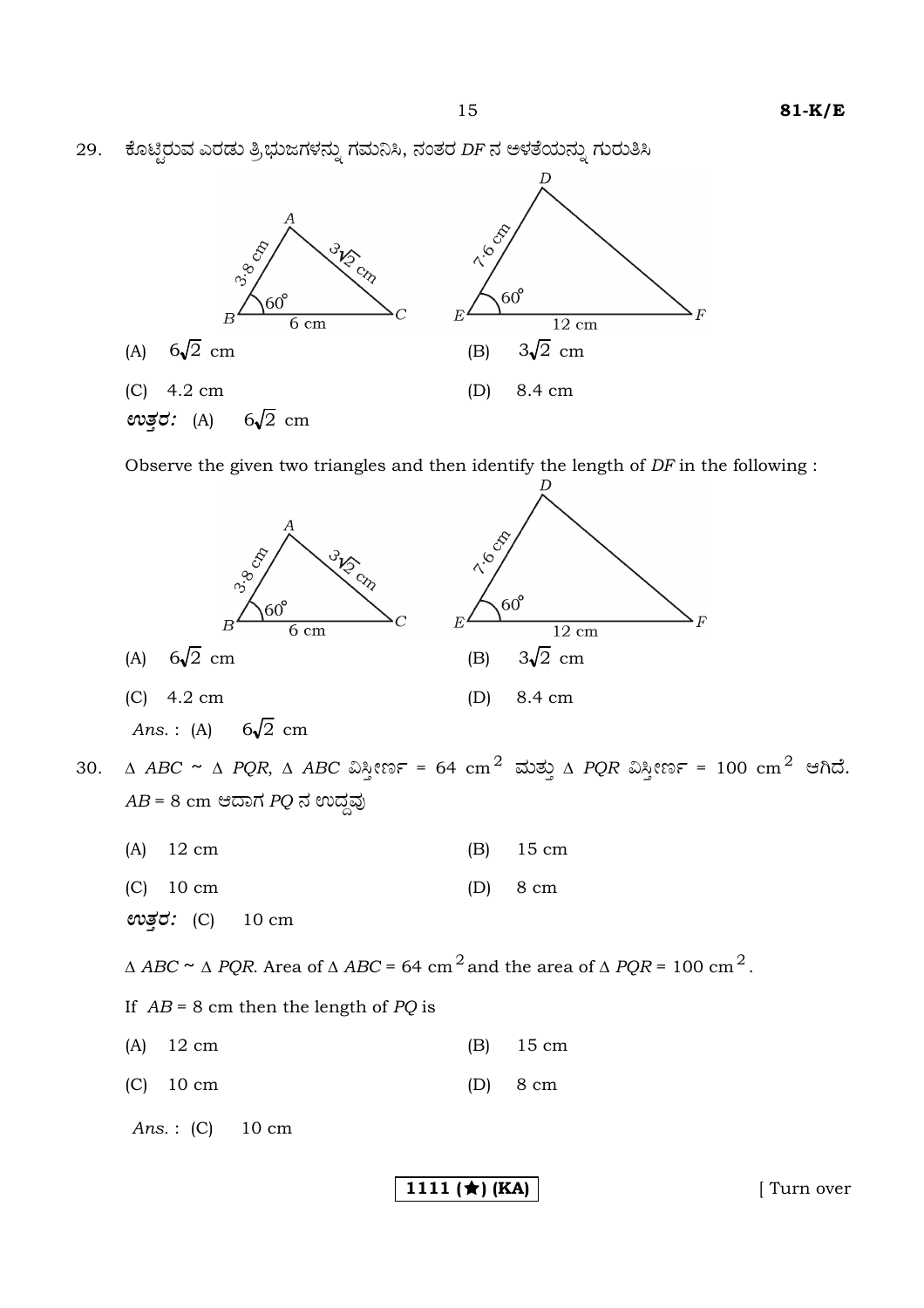31.  $\triangle ABC$   $\triangle$   $\triangle B$  = 90 $^{\circ}$   $\triangle$   $\triangle B$   $\triangle$   $AD \perp AC$ ,  $AB$  = 6 cm,  $BC$  = 8 cm ಆದಾಗ,  $CD$   $\triangle$   $\triangle$   $\triangle$   $\triangle$ 



- $10 \text{ cm}$  $(A)$
- 6.4 cm  $(B)$
- $(C)$  4.8 cm
- (D)  $3.6 \text{ cm}$
- ಉತ್ತರ:  $(B)$ 6.4 cm

In the  $\triangle ABC$ ,  $\underline{B} = 90^{\circ}$  and  $BD \perp AC$ . If  $AB = 6$  cm,  $BC = 8$  cm then the length of  $CD$  is



- $10 \text{ cm}$  $(A)$
- $(B)$ 6.4 cm
- 4.8 cm  $(C)$
- (D)  $3.6 \text{ cm}$

Ans.:  $(B)$ 6.4 cm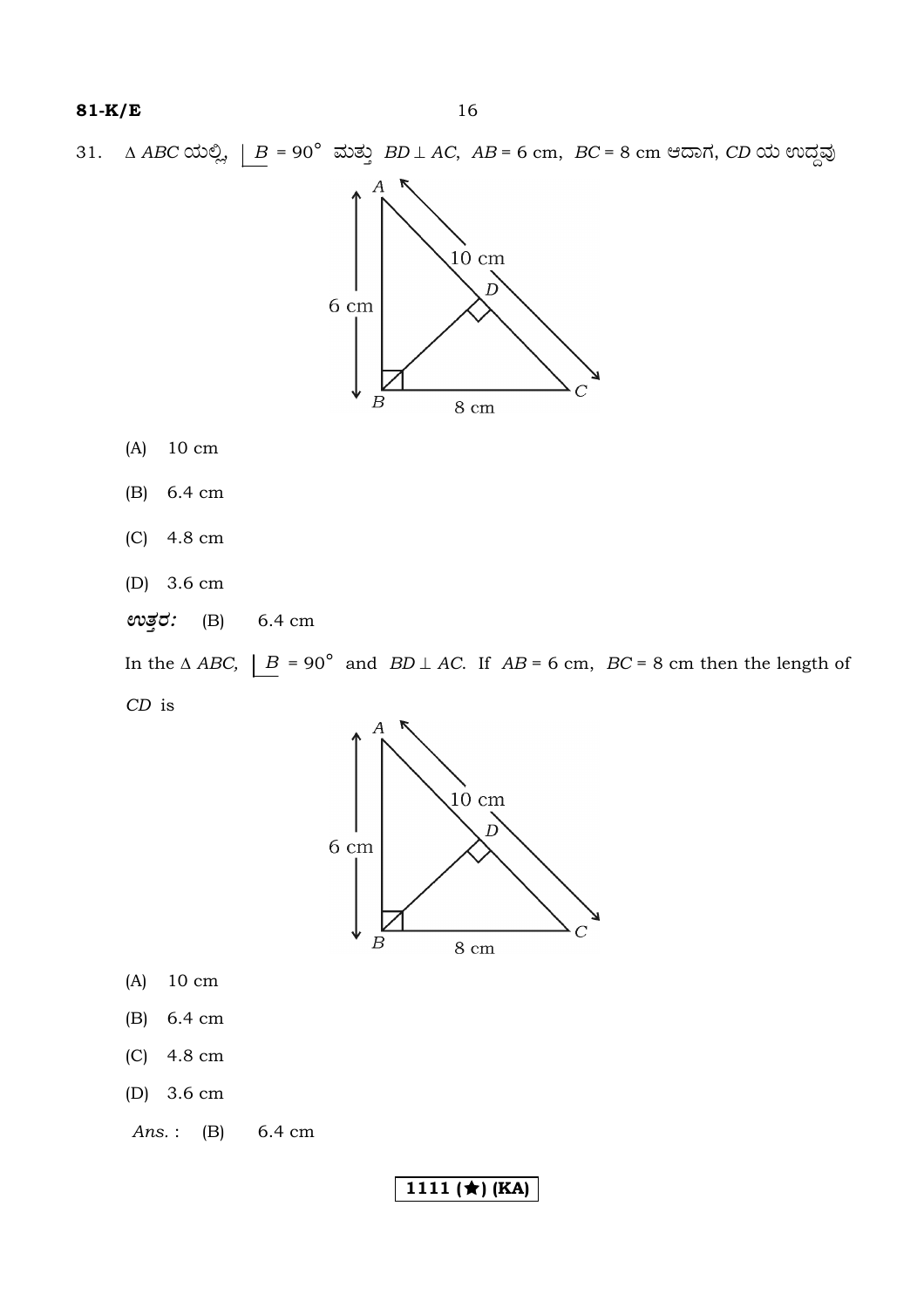$32.$   $\frac{32.5}{\sqrt{2}}$ ತೋರಿಸಿರುವಂತೆ *'O'* ಕೇಂದ್ರವುಳ್ಳ ವೃತ್ತಕ್ಕೆ A ಬಿಂದುವಿನಲ್ಲಿ AT ಸ್ಪರ್ಶಕವನ್ನು ಎಳೆಯಲಾಗಿದೆ. ∠*OTA* = 30° ಮತ್ತು *OT* = 4 cm ಆದರೆ, *AT* ಯ ಉದ್ದ



 In the given figure *AT* is a tangent drawn at the point *A* to the circle with centre *O* such that  $OT = 4$  cm. If  $\angle OTA = 30^\circ$  then *AT* is



33. ಚಿತ್ರದಲ್ಲಿ PA,  $\overline{PBC}\,$  ಮತ್ತು CD ಗಳು 'O' ಕೇಂದ್ರವುಳ್ಳ ವೃತ್ತಕ್ಕೆ ಎಳೆದ ಸ್ಪರ್ಶಕಗಳಾಗಿವೆ. PC = 8 cm ಮತ್ತು *AP* = 5 cm ಆದಾಗ, *CD* ಸ್ಪರ್ಶಕದ ಉದ್ದವು



*EñܤÃÜ :* (B) 3 cm

**1111 (★) (KA)** | Turn over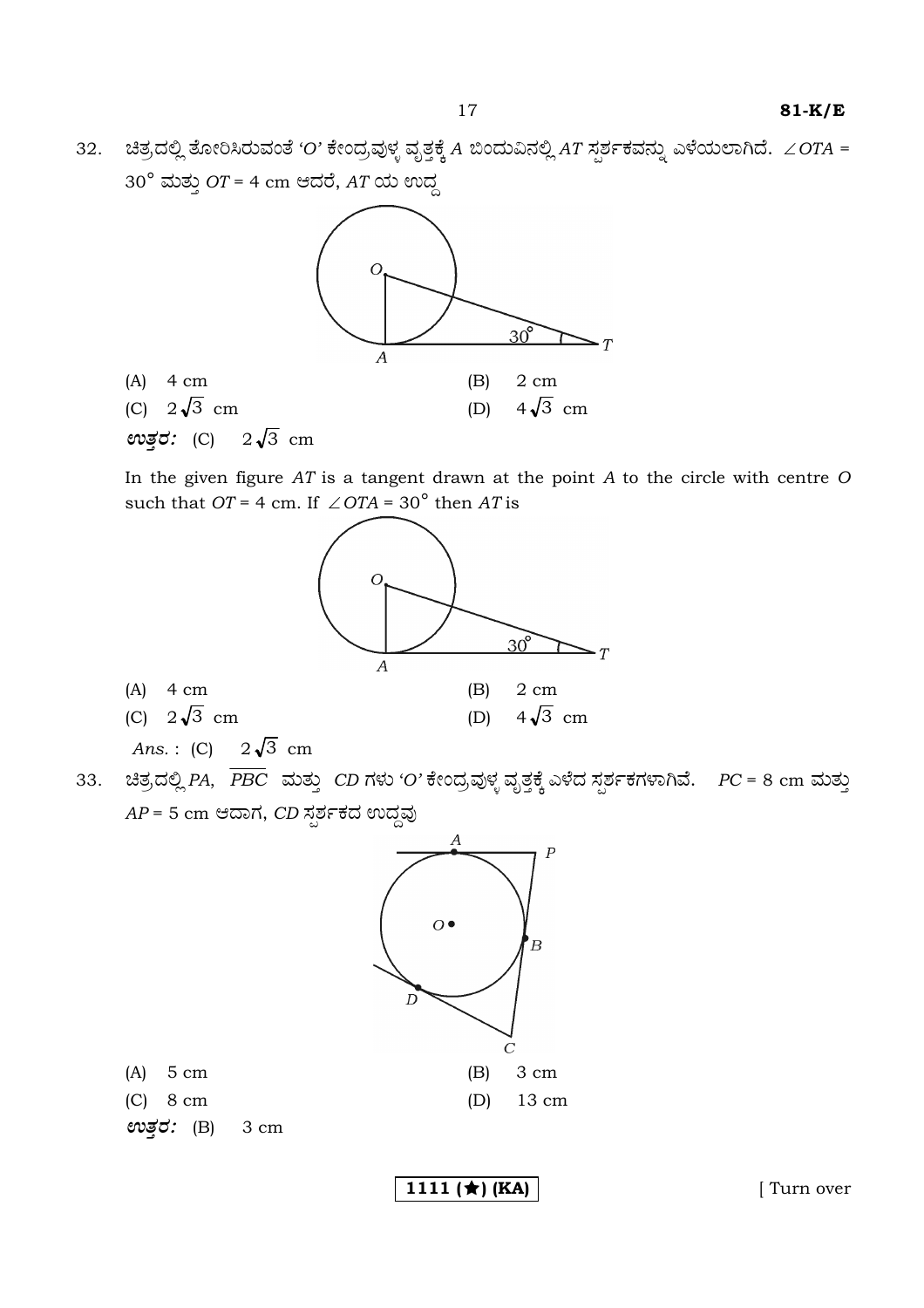In the given figure *PA*, *PBC* and *CD* are the tangents to a circle with centre *O*. If *PC* = 8 cm and *AP* = 5 cm, the length of the tangent *CD* is



*Ans.* : (B) 3 cm

- 34. ಈ ಕೆಳಗಿನ ಹೇಳಿಕೆಗಳಲ್ಲಿ 'ತಪ್ಪು ಹೇಳಿಕೆಯನ್ನು' ಗುರುತಿಸಿ
	- (A) ಪೃತ್ತಕ್ಕೆ ಎಳೆದ ಸ್ಪರ್ಶಕವು ವೃತ್ತವನ್ನು ಒಂದೇ ಬಿಂದುವಿನಲ್ಲಿ ಸ್ಪರ್ಶಿಸುತ್ತದೆ
	- (B) ಪೃತ್ತಕ್ಕೆ ಒಂದು ಸರಳ ರೇಖೆಯನ್ನು ಎಳೆದಾಗ ಅದು ಯಾವಾಗಲು ವೃತ್ತದ ಒಂದೇ ಒಂದು ಬಿಂದುವಿನಿಂದ ಹಾದು ಹೋಗುತದೆ
	- (C) ಪೃತ್ತಕ್ಕೆ ಒಂದು ಸರಳ ರೇಖೆಯನ್ನು ಎಳೆದಾಗ ಅದು ವೃತ್ತವನ್ನು ಸ್ಪರ್ಶಿಸುವ ಬಿಂದುವನ್ನು ಸ್ಪರ್ಶಬಿಂದು ಎಂದು ಕರೆಯುತ್ತೇವೆ
	- (D) ಸ್ಪರ್ಶಬಿಂದುವಿನಿಂದ ವೃತ್ತಕ್ಕೆ ಎಳೆದ ತ್ರಿಜ್ಯವು ಸ್ಪರ್ಶರೇಖೆಗೆ ಲಂಬವಾಗಿರುತ್ತದೆ
	- $\pmb{\mathit{erg}}$  *:* (B) ವೃತ್ತಕ್ಕೆ ಒಂದು ಸರಳ ರೇಖೆಯನ್ನು ಎಳೆದಾಗ ಅದು ಯಾವಾಗಲು ವೃತ್ತದ ಒಂದೇ ಒಂದು ಬಿಂದುವಿನಿಂದ ಹಾದು ಹೋಗುತದೆ

The wrong statement in the following is

- (A) a tangent to a circle touches the circle exactly at one point
- (B) when a straight line is drawn to a circle it always passes through a point on the circle
- (C) the point common to the circle and its tangent is called the point of contact
- (D) the tangent drawn at any point to a circle is perpendicular to the radius drawn at the point of contact
- *Ans.* : (B) when a straight line is drawn to a circle it always passes through a point on the circle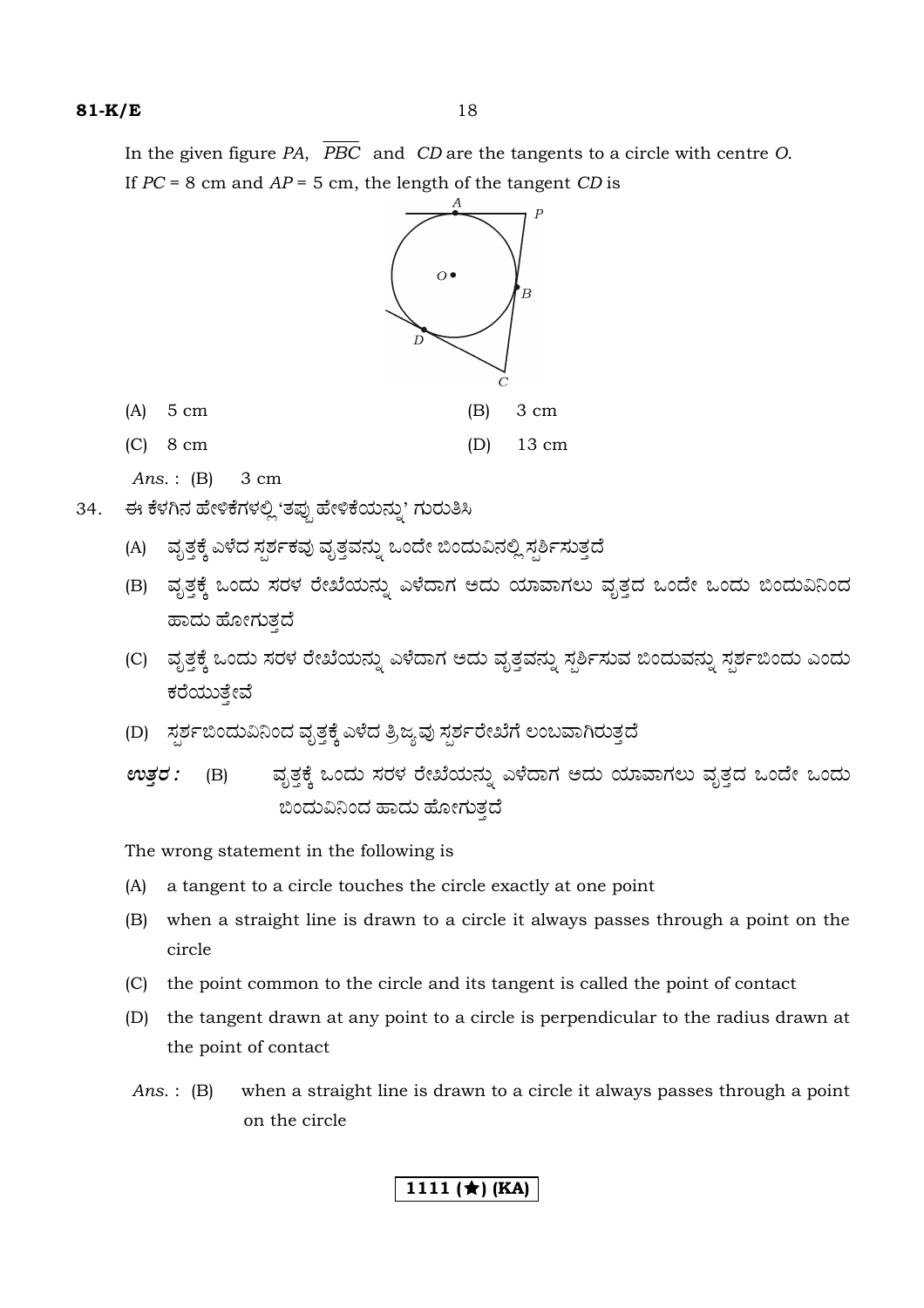35. ದತ್ತ ವೃತ್ತಕ್ಕೆ ಅದರ ಹೊರಗಿನ ಬಿಂದು 'T' ಯಿಂದ ಎರಡು ಸ್ಪರ್ಶಕಗಳನ್ನು ರಚಿಸುವಾಗ ಚಿತ್ರದಲ್ಲಿ ತೋರಿಸಿರುವ ರಚನೆಯ ಹಂತದ ಮುಂದಿನ ಹಂತವನ್ನು ಗುರುತಿಸಿ



[ Turn over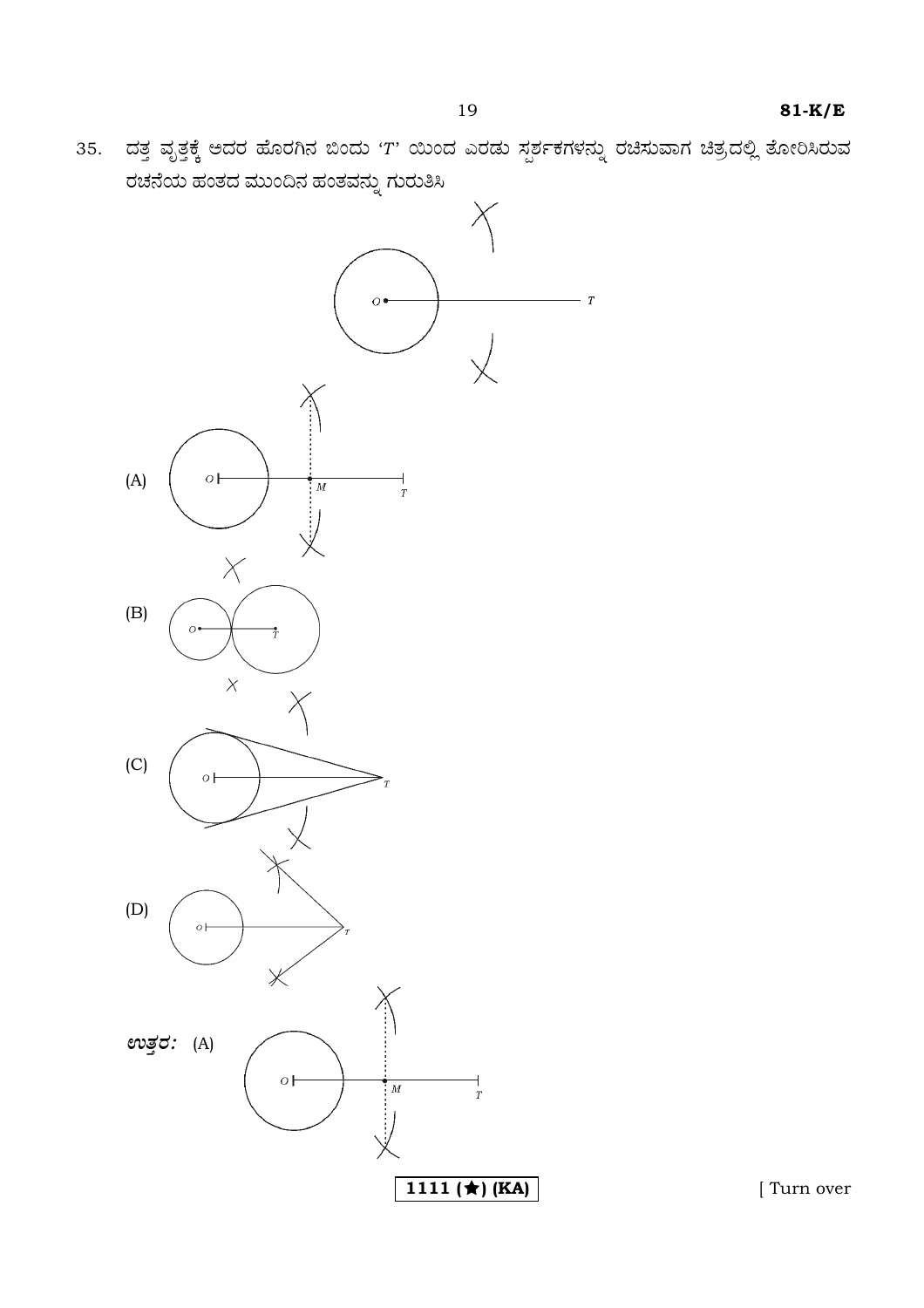Which is the next step of construction while constructing a pair of tangents to a circle from an external point  $\lq T$  , given in the figure  $\rq$ 

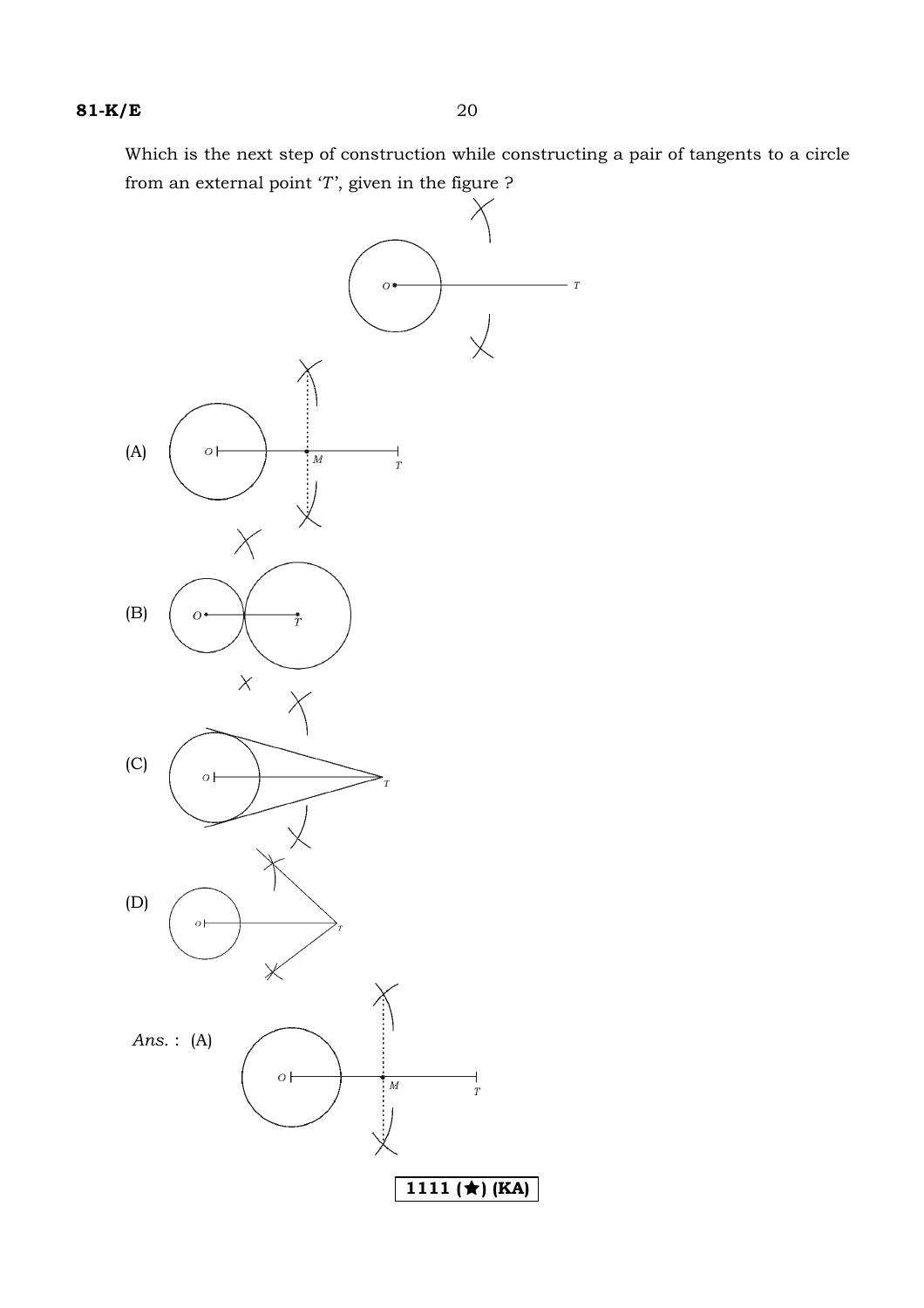36. ಒಂದು ಗೋಳದ ಮೇಲ್ಮೈ ವಿಸ್ತೀರ್ಣ 616 cm $^{\rm 2}$  ಆಗಿದೆ. ಅದೇ ಗೋಳದ ತ್ರಿಜ್ಯವು

| $(A)$ 49 cm                      |  | $(B)$ 14 cm |
|----------------------------------|--|-------------|
| $(C)$ 21 cm                      |  | $(D)$ 7 cm  |
| <i>ಉತ್ತ</i> : (D) $7 \text{ cm}$ |  |             |

The surface area of a sphere is 616 sq.cm. Then the radius of the same sphere is

| $(A)$ 49 cm | $(B)$ 14 cm |
|-------------|-------------|
| $(C)$ 21 cm | $(D)$ 7 cm  |

Ans.: (D)  $7 \text{ cm}$ 

ಕೊಟ್ಟಿರುವ ಶಂಕುವಿನ ಘನಫಲ ಕಂಡುಹಿಡಿಯುವ ಸೂತ್ರವು 37.



The volume of a cone as shown in the figure is



1111  $(\star)$  (KA)

[Turn over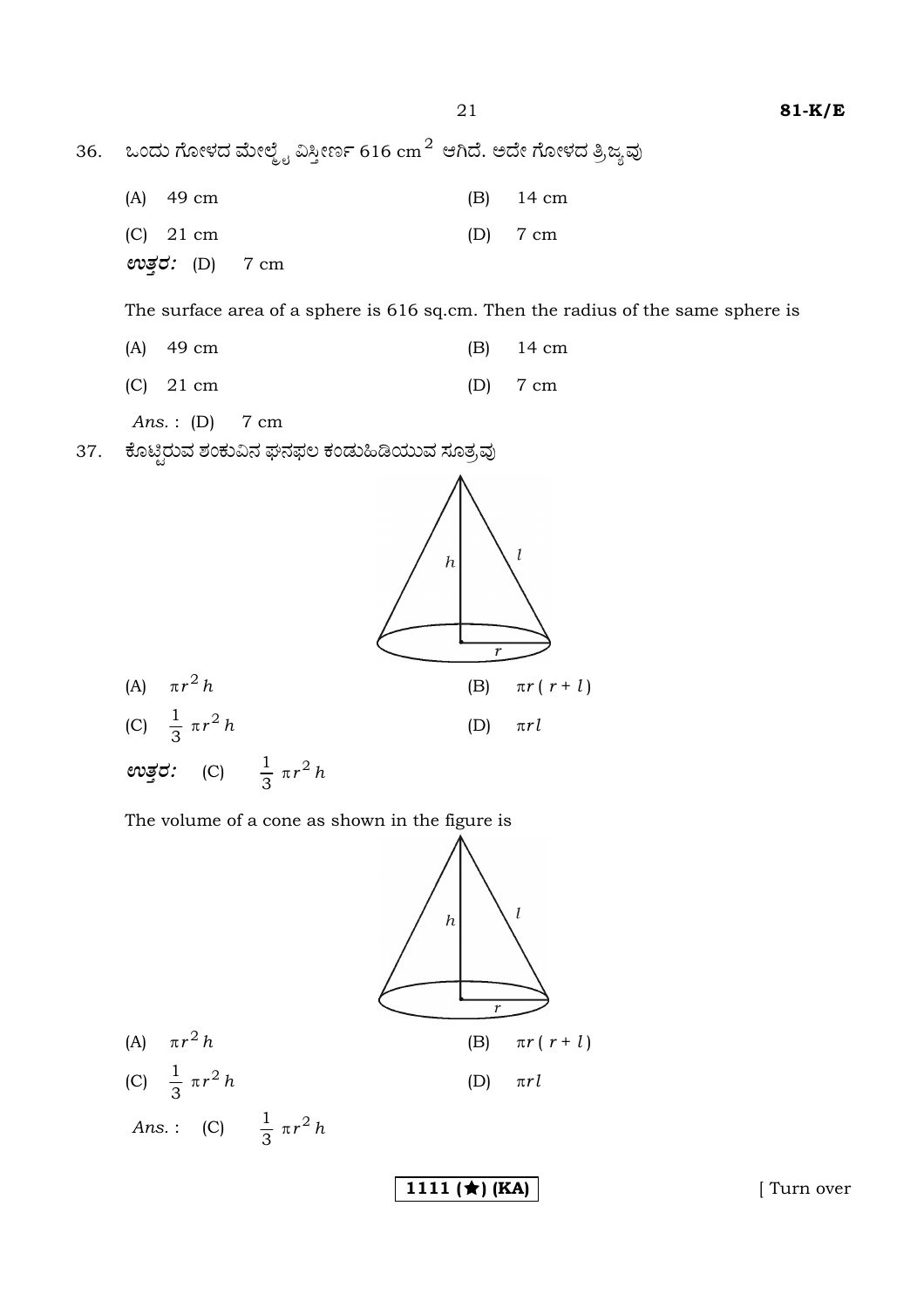- 38. ಎರಡು ಪಾದಗಳಲ್ಲಿ ಒಂದು ಪಾದ ತೆರೆಯಲ್ಪಟ್ಟಿರುವ ನೇರ ಸಿಲಿಂಡರಿನ ಪಾದದ ತ್ರಿಜ್ಯ *r* cm ಮತ್ತು ಅದರ ಎತ್ತರ *h* cm ಆದಾಗ ಸಿಲಿಂಡರಿನ ಪೂರ್ಣ ಮೇಲ್ಮೈ ವಿಸ್ತೀರ್ಣವನ್ನು ಕಂಡುಹಿಡಿಯುವ ಸೂತ್ರ
- (A)  $(\pi r^2 + 2\pi rh)$  cm<sup>2</sup>
	- (B) 2π*rh* cm <sup>2</sup>

(C) 
$$
\frac{1}{3} \pi r^2 h \text{ cm}^3
$$

(D)  $(\pi r^2 + h)$  cm<sup>2</sup>  $\omega$ *ğơ*: (A) (πr<sup>2</sup> + 2πrh) cm<sup>2</sup>

> The formula to find the total surface area of a right circular based cylindrical vessel of base radius *r* cm and height *h* cm opened at one end is

(A)  $(\pi r^2 + 2\pi rh)$  cm<sup>2</sup> (B) 2π*rh* cm <sup>2</sup> (C)  $\frac{1}{2} \pi r^2 h$ 3  $rac{1}{2}$   $\pi r^2 h$  cm<sup>3</sup> (D)  $(\pi r^2 + h)$  cm<sup>2</sup>

*Ans.*: (A)  $(\pi r^2 + 2\pi rh)$  cm<sup>2</sup>

39. ಚಿತ್ರದಲ್ಲಿ ತೋರಿಸಿರುವ ಬಿನ್ನಕ ಶಂಕುವಿನ ವಕ್ರಮೇಲ್ಮೈ ವಿಸ್ತೀರ್ಣ ಕಂಡುಹಿಡಿಯುವ ಸೂತ್ರವು